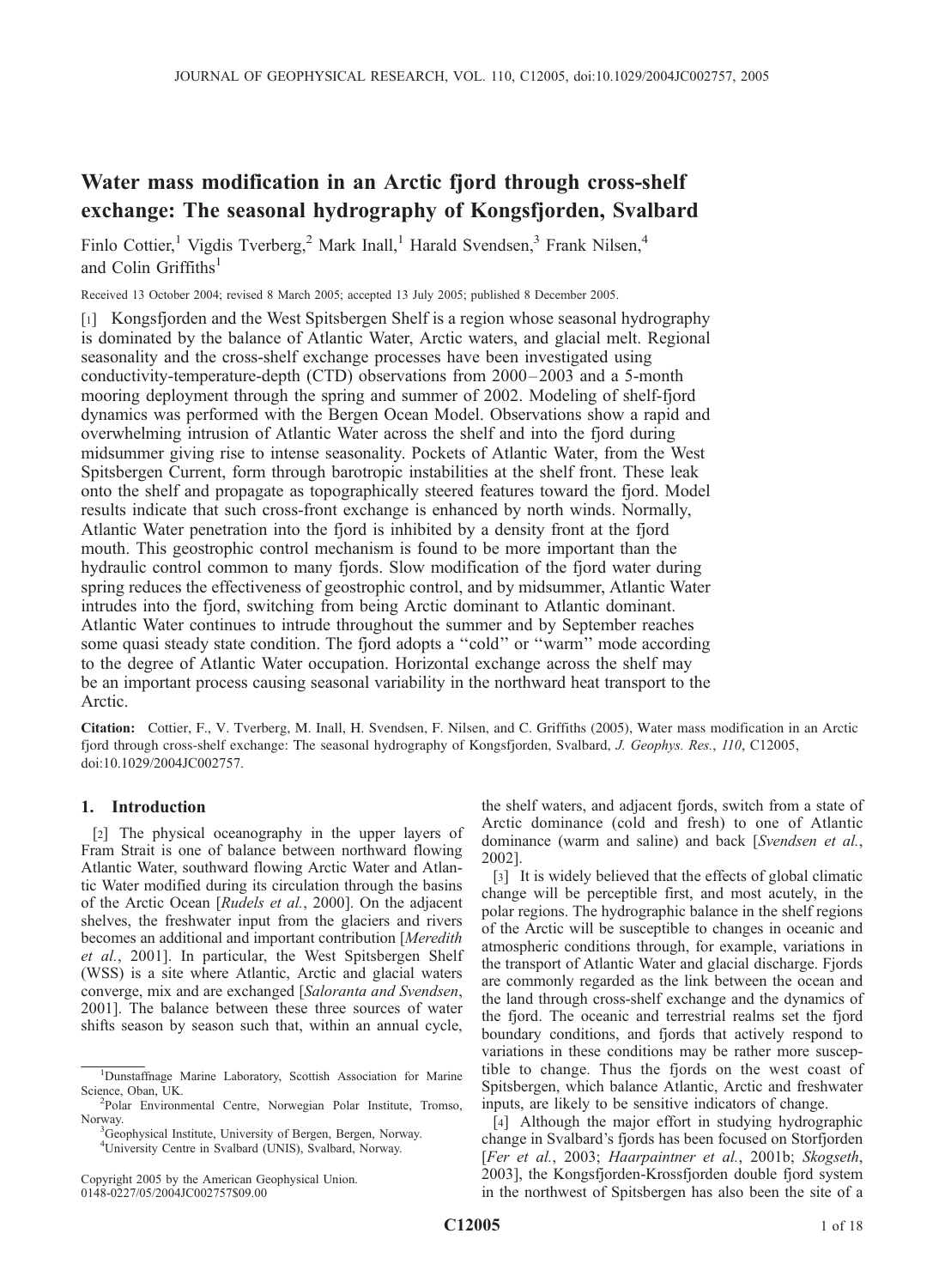number of field programs [Hop et al., 2002; Svendsen et al., 2002]. Published observations of conditions on the adjacent WSS are sparse and restricted to summer only [Saloranta and Svendsen, 2001]. The most significant observation related to the hydrography of this region is that it shifts from being Arctic dominant in winter to Atlantic dominant in summer [Svendsen et al., 2002].

[5] While previous studies laid much of the foundation for the local water masses and fjord circulation, they stopped short of a full description of the mechanisms controlling the seasonal cycle of the system. Understanding the processes that determine the chronology, rate and magnitude of the shift from Arctic to Atlantic conditions has implications across many marine disciplines. For example, the accurate interpretation of sediments distribution and palaeo-records [Howe et al., 2003; Koc et al., 2002] and for understanding the composition of biological communities [Basedow et al., 2004; Kwasniewski et al., 2003].

[6] The main objective of this paper is to describe the water masses present in Kongsfjorden and the adjacent shelf and interpret the modification and exchange processes that constitute the massive seasonal changes. We begin with a description of the broad oceanographic features and physiography of the region with particular emphasis on the Kongsfjorden-Krossfjorden system. The data set is introduced followed by a description of the waters masses, their modes of formation, their distribution and the observed hydrographic shift from an Arctic to an Atlantic regime in 2002. The discussion focuses on the mechanisms that control the cross-shelf exchange of water. We also consider the distribution of Atlantic water in the fjord and comment on the interannual response of the system using historical data sets.

## 2. Regional Setting

[7] The Kongsfjorden-Krossfjorden system is located on the northwest coast of Spitsbergen in the Svalbard archipelago (Figure 1a). It is a two-armed fjord system sharing a common mouth located at  $79^{\circ}$ N,  $11^{\circ}$ E.

[8] Two source waters dominate conditions west of the common mouth. On the shelf, relatively cold and fresh Arctic Water travels as an anticyclonic coastal current, originating as the East Spitsbergen Current, flowing through Storfjorden, rounding the southern tip of Spitsbergen and northward along the west coast. West of this, on the shelf slope, the relatively saline West Spitsbergen Current (WSC) has been shown to transport great amounts of heat northward, (28 to 45 TW [Schauer et al., 2004], 42 TW [Cisewski et al., 2003] and up to 70 TW [Walczowski et al., 2005]) keeping the waters to the west of the shelf essentially ice free.

[9] Kongsfjorden is oriented from southeast to northwest and is about 20 km long with width varying between 4 and 10 km; refer to Figure 1b. It is partially divided into a series of deep basins, some greater than 300 m, though none have well-defined sills. Krossfjorden is oriented from north to south, about 30 km long and width varying from 3 to 6 km. The outer basins of these two fjords combine at their seaward end to form the main submarine glacial trough, the Kongsfjordrenna, which acts as a deep-water connection across the shelf. A partial sill at the common mouth runs southward as a submarine spur from the northern peninsular and is apparent in the 200-m contour of Figure 1b.

[10] The communication between fjords and the adjacent shelf is, in general, determined by the topographic features, tidal flow and wind conditions. Other crucial factors that influence the hydrography include the magnitude of freshwater input and the heat fluxes at the surface. Arctic fjords may be regarded as an extreme variant of the ''standard'' fjord model as they are subject to intense seasonality, very high levels of freshwater input, sea ice formation and melt (reducing surface exchanges), and persistent and strong orographic winds.

[11] At its inner end, Kongsfjorden has five tidewater glaciers draining into it providing the major source of fresh water. Additional sources come from snowmelt, precipitation, run-off and groundwater discharge. The mean annual discharge of fresh water from all these sources into Kongsfjorden is estimated to be about  $1.4 \text{ km}^3$  with an annual variation of up to 30% [Svendsen et al., 2002]. Compared to the fjord volume of 29.4  $km^3$  [*Ito and Kudoh*, 1997], this climatically sensitive input constitutes about 5% of the mass balance in the fjord. Annual statistics of wind direction show that in Kongsfjorden winds are predominantly down fjord, the next most dominant direction being up fjord [Svendsen et al., 2002].

[12] The internal Rossby radius decreases with increasing latitude such that most Arctic fjords will be wide and rotational effects become important. This is in contrast to many lower latitude fjords that may be regarded as narrow and therefore approximated as simple two-dimensional systems. During summer months when freshwater discharge is maximum, the decoupling between surface and deepwater currents increases because of the strong pycnocline. Under these conditions, Kongsfjorden can be treated as a two-layer system and a rough estimate of the internal Rossby radius of deformation is about 4 km compared to the mean fjord width of 8 km [Svendsen et al., 2002]. As a consequence, Kongsfjorden is strongly affected by rotational dynamics; further evidenced by sediment distributions [Howe et al., 2003].

[13] Ingvaldsen and coworkers [*Ingvaldsen et al.*, 2001] showed by observation and modeling that wind tends to dominate the rotational dynamics of the surface waters in Kongsfjorden and Krossfjorden. Of particular note is the formation of a persistent anticyclonic gyre across the common mouth of the two fjords resulting from interaction between freshwater discharge and relaxation of both up- and down-fjord winds. A synoptic survey with vessel-mounted ADCP across the mouth of Kongsfjorden during summer show that a cyclonic, density driven gyre develops below the surface layer and is indicative of decoupling from the surface waters [Svendsen et al., 2002]. Aspects of these rotational characteristics are reinforced by observations in this study.

# 3. Observations

## 3.1. Mooring Deployments

[14] A single-point mooring was maintained between April and September 2002 at the common mouth of the fjord system in a position  $79^{\circ}3.25'N$ ,  $11^{\circ}18.0'E$  in 215 m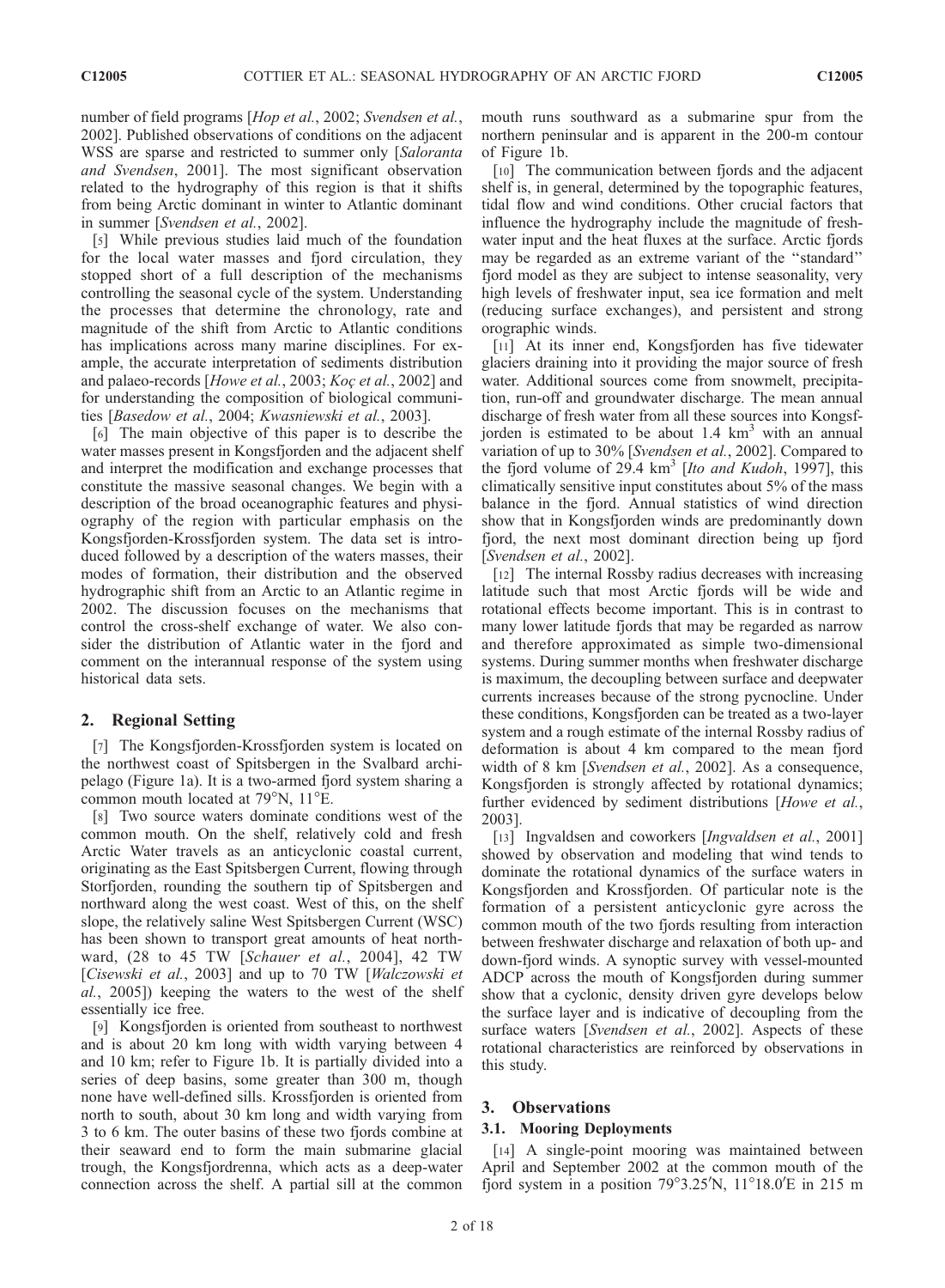

Figure 1. (a) Map of the northwest sector of Spitsbergen showing the location of the two fjords, bathymetry of the shelf and shelf slope and the model domain (black line). (b) Expanded view (indicated as the gray line in Figure 1a), showing the positions of CTD stations from surveys in 2002 (open circles, April; open squares, September). Also marked is the mooring location from April to September 2002 (cross) and the two standard CTD K-stations for 2000/2003 (solid circles).

water depth. The mooring location (indicated by cross in Figure 1b) is to the east of the spur extending south from the northern peninsula. The dates of deployment and recovery are summarized in Table 1. On each occasion when the mooring was deployed or recovered, a CTD profile was obtained.

[15] Instrumentation on the mooring was similar for each deployment and their quantity, depth and sample rates are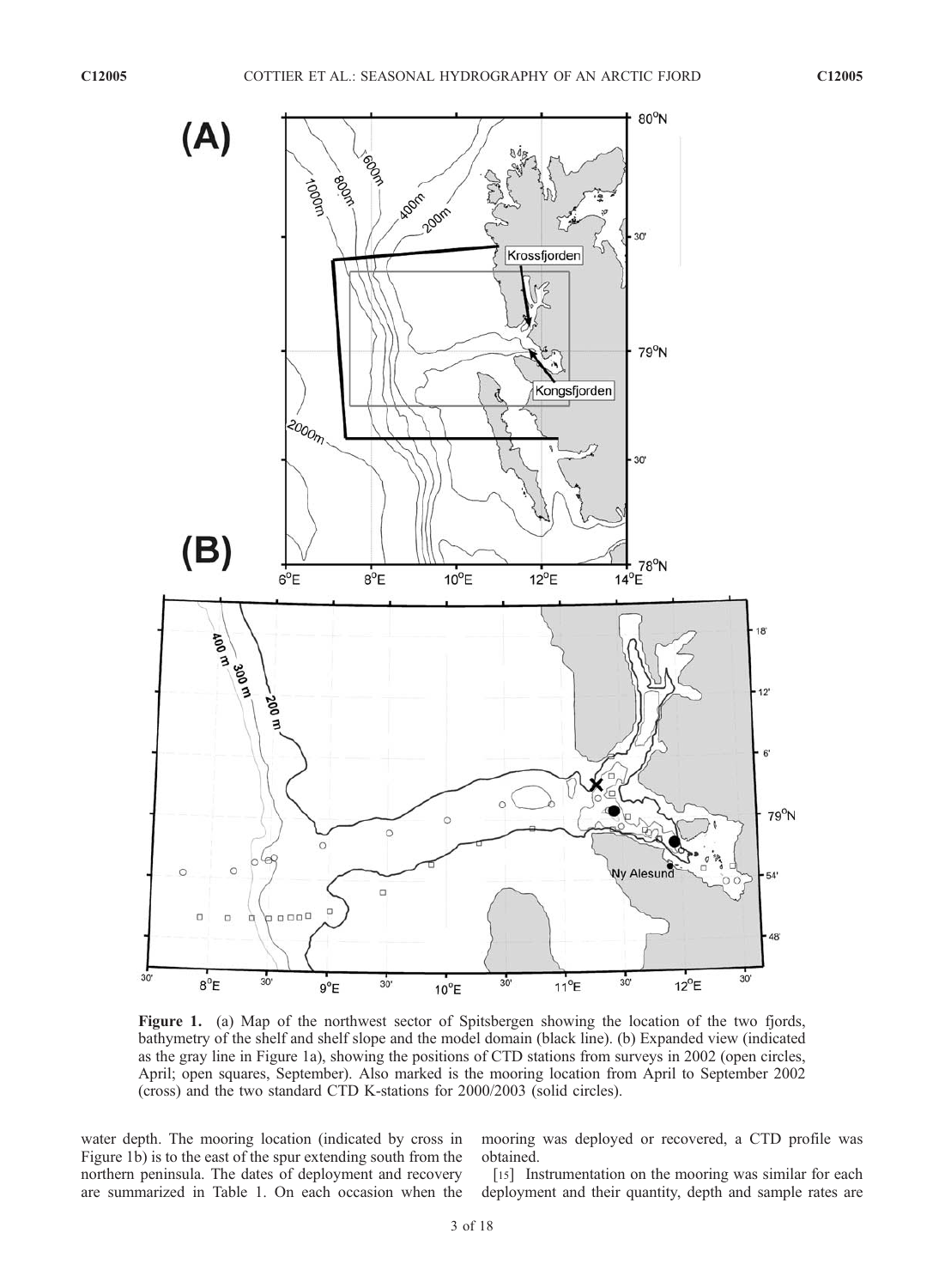| Year | Month                  | Date      | Ship                          | Station          | Duration |
|------|------------------------|-----------|-------------------------------|------------------|----------|
| 2000 | September              | 11        | Håkon Mosby <sup>a</sup>      | K1               |          |
| 2001 | September              | 07        | Håkon Mosby <sup>a</sup>      | K1               |          |
| 2002 | April                  | $14 - 18$ | Lanceb,c                      | Transect (E/W)   | 90 hours |
|      |                        | 16        |                               | Mooring          |          |
|      |                        | 16, 14    |                               | K1/K3            |          |
|      | June                   | 23        | James Clark Ross <sup>b</sup> | Mooring          |          |
|      | July                   | 03        | James Clark Ross <sup>b</sup> | Mooring          |          |
|      | September              | 27        | Håkon Mosby <sup>a</sup>      | Transect $(E/W)$ | 12 hours |
|      |                        | 28        |                               | Transect (N/S)   | 2 hours  |
|      |                        | 28        |                               | Mooring          |          |
|      |                        | 27, 29    |                               | K1/K3            |          |
| 2003 | August <sup>d</sup>    | 10, 10    | Lanceb                        | K1/K3            |          |
|      | September <sup>d</sup> | 04, 04    | Lance <sup>b</sup>            | K1/K3            |          |

Table 1. Details of the CTD Profiles Obtained in Kongsfjorden and Adjacent Shelf Between 2000 and 2003

a Observations were made with SBE 9 CTD system.

<sup>b</sup>Observations were made with SBE  $9/11 + CTD$  system.

c Additional CTD profiles in the inner part of Kongsfjorden were obtained from the fast ice using a miniCTD deployed through the ice.

<sup>d</sup>Profiles from K1 and K3 were obtained within 3 hours of each other in August and within 4 hours in September.

summarized in Table 2. The upward looking 300-kHz ADCP recorded thirty 4-m bins (deepest (145 m), shallowest (29 m)) with standard deviation in velocity of approximately  $0.5$  cm s<sup>-1</sup>. Salinity measurements from the microcats are accurate to 0.01 salinity units and temperature measurements to 0.01°C. Miniloggers had a resolution of 0.1°C (8-bit) and 0.01°C (12-bit) and accurate to 0.1°C; calibrations were checked in a test bath. The two microcats were positioned toward the top and bottom of the mooring and are termed upper and lower respectively. They will be referred to most frequently in this paper with other instruments providing supplementary information.

#### 3.2. Hydrographic Data

[16] The CTD data are from ship and ice stations and span the period 2000 to 2003. The locations of stations are indicated in Figure 1b and CTD metadata are summarized in Table 1. In this paper we have made use of CTD profiles from two of the so-called ''K'' stations (indicated by solid circles in Figure 1b) that form part of the Norwegian Polar Institute and The University Centre in Svalbard standard sampling programs. The most seaward of these, K1, is 6 km south of the mooring position with a water depth of about 340 m. The other, K3, is just north of the settlement of Ny Alesund in a basin approximately  $350$  m deep. K1 and K3 are separated by a distance of some 12 km. Profiles from K1 were obtained in September each year during the period 2000– 2003. Profiles at K1 and K3 were obtained in August for 2002 and 2003 only.

[17] Two series of CTD stations from the shelf slope to the inner part of Kongsfjorden give complete axial transects of the system running east to west. These stations were occupied in April 2002 (open circles) and September 2002 (open squares). A longitudinal transect was completed in September 2002 across the common mouth. In all cases the CTD data have been calibrated against bottle samples.

#### 3.3. Meteorological Data

[18] Wind data were obtained for the fjord from a permanent weather station in Ny Alesund for the duration of the mooring deployments in 2002. Wind speed and direction recorded every 3 hours were extracted from the database of meteorological observations maintained by the Alfred Wegener Institute.

#### 3.4. Model Data

[19] Numerical simulations of the region using the Bergen Ocean Model (BOM) were used as a means of investigating the dynamic interaction between the slope, shelf and fjord thereby aiding interpretation of the observational data. This primitive equations, sigma-coordinate ocean model assumes Boussinesq and hydrostatic approximation and solves for the barotropic field at higher resolution in time than the baroclinic field [Berntsen, 2000]. It was set up for the

Table 2. Details of the Instrumentation Included on Each Mooring Deployment<sup>a</sup>

| Instrument              | Ouantity | Depth, m                    | Sample Interval                   |
|-------------------------|----------|-----------------------------|-----------------------------------|
|                         |          | Deployment 1                |                                   |
| Seabird microcat        | 2        | 40, 205                     | 4 min                             |
| Minilog, 8 bit          | 4        | 30, 65, 150, 175            | $16 \text{ min}$                  |
| Minilog, 12 bit         | 6        | 35, 55, 70, 100, 120, 155   | $12 \text{ min}$                  |
| RDI 300-kHz ADCP        |          | 150                         | $4 \text{ min } (33 \text{ ppc})$ |
| 24-bottle sediment trap |          | 65                          | 3.5 days/bottle                   |
|                         |          | Deployment 2                |                                   |
| Seabird microcat        | 2        | 45, 205                     | 4 min                             |
| Minilog, 8 bit          | 3        | 30, 35, 55                  | $16 \text{ min}$                  |
| Minilog, 12 bit         | 6        | 70, 120, 130, 150, 180, 205 | $12 \text{ min}$                  |
| RDI 300-kHz ADCP        |          | 150                         | $4 \text{ min } (33 \text{ ppe})$ |
| 24-bottle sediment trap |          | 65                          | 3.5 days/bottle                   |

<sup>a</sup>The table includes the number of instruments, their depth from the surface, and the sampling interval for each.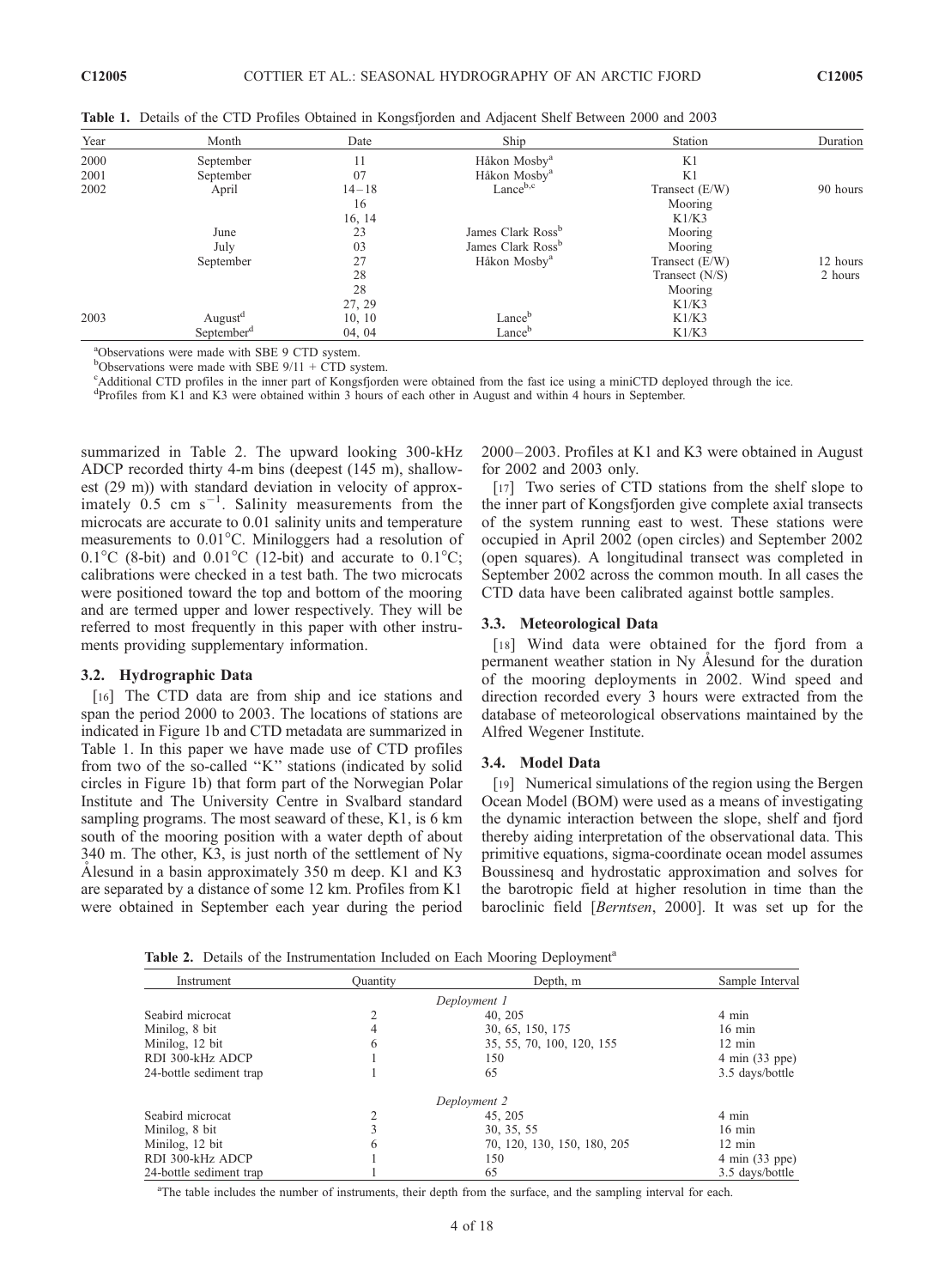

Figure 2. T-S diagram for the water masses that have been found to be resident in the Kongsfjorden and adjacent shelf region adapted from a classification scheme of *Svendsen et al.* [2002]. All data used in this paper are plotted on the diagram. External water masses are Atlantic Water (AW) and Arctic Water (ArW); internal water masses are Winter Cooled Water (WCW), Local Water (LW), and Surface Water (SW); water masses of mixed origin are Transformed Atlantic Water (TAW) and Intermediate Water (IW). Water mass definitions are identical to those listed in Table 3. Isopycnals are at 0.25 intervals, and the dotted line indicates the freezing point.

Kongsfjorden-Krossfjorden system and adjacent shelf and shelf slope, with a 500 m  $\times$  500 m resolution grid domain, on the basis of the International Bathymetric Chart of the Arctic Ocean (IBCAO) in the coastal area, and Norwegian charts in the fjords. The zonal  $\times$  meridional domain size covers 218  $\times$  174 grid cells, giving a domain size 108.5  $\times$ 86.5 km, with 32 sigma-layers in the vertical. The extent of the model domain is illustrated in Figure 1a.

[20] Tidal forcing is imposed as a surface elevation boundary condition along the western boundary using four tidal constituents calculated from tidal measurements in Kongsfjorden (M2, S2, N2 and K1). This gives good stability to the barotropic wave response of the model in a region of steep topography and reproduces well the characteristics and propagation of the barotropic tide in the fjord. Wind forcing uses a wind field taken from the hindcast database of the Norwegian Meteorological Institute; model estimates of wind speed from observed pressure fields giving a time resolution of 6 hours and a spatial resolution of 75 km. An adjustment is made to the geostrophic wind field within the fjords to account for the orographic effects on direction and somewhat reduced wind speeds. Although real winds are used in the model it is not intended to be operated as a hindcast simulation of T-S evolution in the region.

[21] The initial temperature and salinity fields were estimated using data from a semi-synoptic hydrographic survey of the region in April 2002. A geostrophically balanced barotropic slope current was imposed in the initial velocity and surface elevation fields. Boundary conditions of temperature, salinity, velocity and surface elevation were

imposed along all lateral boundaries using a Flow Relaxation Scheme (FRS) [Martinsen and Engedahl, 1987]. Boundary conditions along the southern and western boundaries were taken from the initial fields. Along the northern boundary the boundary conditions were calculated from a five-cell average south of the relaxation zone to permit a free flow of water masses out of the domain.

# 4. Results and Analysis

## 4.1. Water Mass Classification

[22] Previous descriptions of water masses within the fjord [Ito and Kudoh, 1997] have been rather unsatisfactory with respect to the likely exchange mechanisms. The most recent classification [Svendsen et al., 2002] identifies a number of distinct water masses that are consistent with a cross-shelf exchange mechanism and has proved useful in the interpretation of biological observations [Basedow et al., 2004; Kwasniewski et al., 2003]. In this paper, we will use the Svendsen classification making refinements to it where appropriate. We continue by describing the origins, or modes of formation, of each water mass. The domain each occupies in T-S space is shown in Figure 2, which is overlain by all data used in this paper; their definitions are given in Table 3.

[23] The two principal water masses originating outside the fjord are the Atlantic Water (AW) in the WSC and the Arctic-type water (ArW) in the coastal current. Both currents flow northward, the former following the shelf slope and the latter on the shelf, and are separated by a frontal region. In the summer, this may exist as a temperature and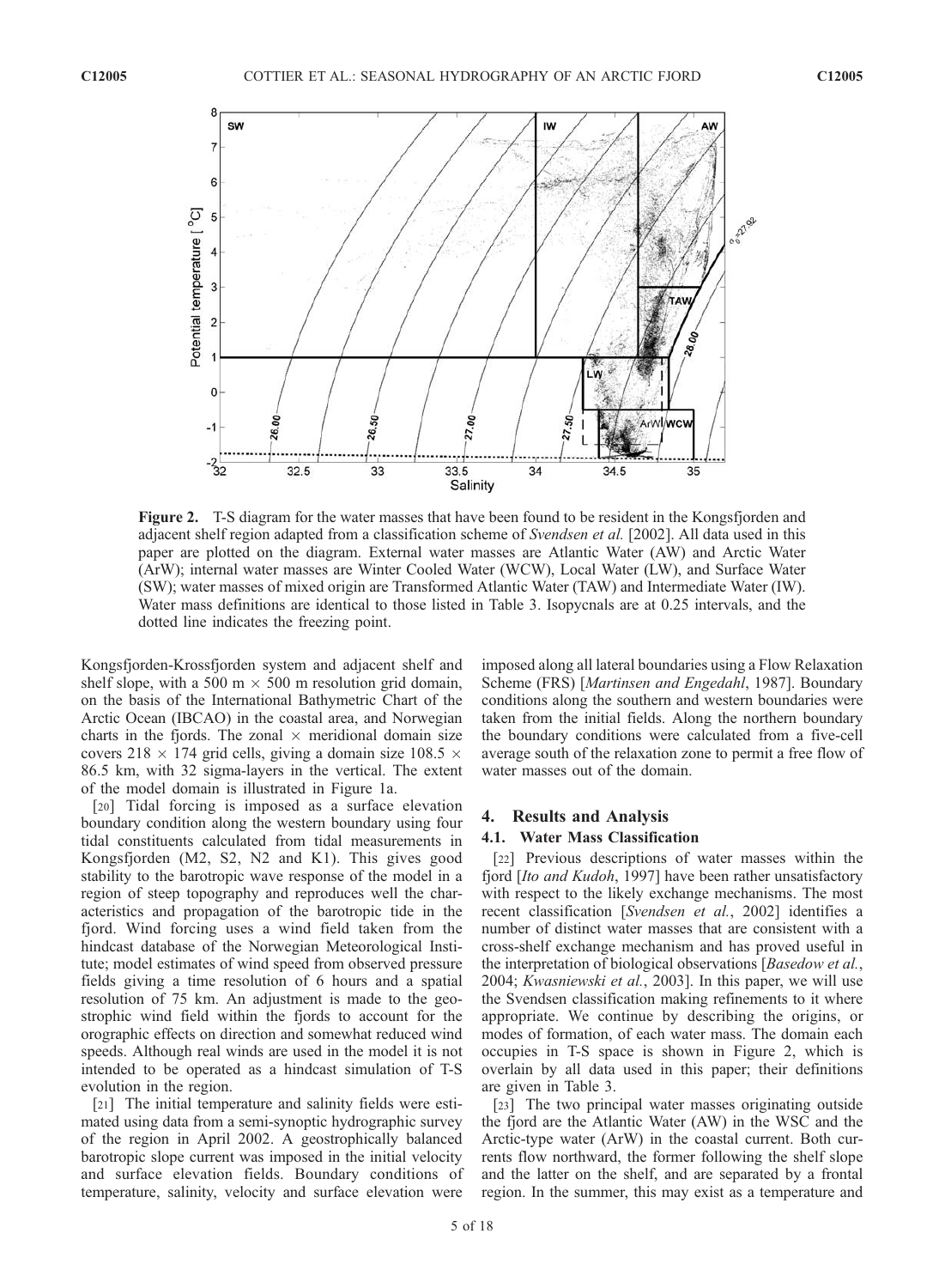|                            | Abbreviation | Characteristic        |                |                   |
|----------------------------|--------------|-----------------------|----------------|-------------------|
| Water Mass                 |              | $T (^{\circ}C)$       | S              | $\sigma_{\theta}$ |
| External                   |              |                       |                |                   |
| Atlantic water             | AW           | >3.0                  | >34.65         | < 27.92           |
| Arctic water               | ArW          | $-1.5$ to 1.0         | 34.30 to 34.80 |                   |
| Internal                   |              |                       |                |                   |
| Winter-cooled water        | <b>WCW</b>   | $\leq -0.5$           | 34.40 to 35.00 |                   |
| Local water                | LW           | $-0.5$ to 1.0         | 34.30 to 34.85 |                   |
| Surface water              | <b>SW</b>    | >1.0                  | $<$ 34.00      |                   |
| Mixed                      |              |                       |                |                   |
| Transformed Atlantic water | <b>TAW</b>   | $1.0 \text{ to } 3.0$ | >34.65         | < 27.92           |
| Intermediate water         | <b>IW</b>    | >1.0                  | 34.00 to 34.65 |                   |

Table 3. Definitions for Water Masses Found in Kongsfjorden and on the Adjacent Shelf<sup>a</sup>

<sup>a</sup>These domains are represented in the T-S diagram of Figure 3.

salinity front [Saloranta and Svendsen, 2001] while CTD data from April 2002 show there is also a density front in early spring.

[24] AW is the warmest and most saline, usually defined as  $T \geq 3^{\circ}C$  and  $S \geq 34.9$  [*Manley*, 1995]; though the salinity minimum is taken as low as 34.65 in areas northwest of Spitsbergen through mixing with fresh polar surface waters [Rudels et al., 2000]. We adopt this lower salinity boundary. ArW is colder and fresher than AW and is further freshened as it moves northward due to the outflow from adjacent fjords. It is a heavily modified extension of the East Spitsbergen Current (ESC) with a much wider range of salinities than quoted for ESC [Haarpaintner et al., 2001b; Skogseth, 2003].

[25] Much of the AW entering Kongsfjorden mixes with ArW as it crosses the shelf. As a result, it differs significantly from the water in the core of the WSC and can be regarded as distinct. This Transformed Atlantic Water (TAW) lies on a mixing line between AW and ArW. Throughout the remainder of this paper, the term Atlantic Water will refer to any water of Atlantic origin (AW and TAW) whereas the abbreviations AW and TAW will refer to the distinct domains in the T-S diagram.

[26] Surface Water (SW) forms from glacial melt and is dominant in late spring and summer in a layer that generally decreases toward the fjord mouth [Svendsen et al., 2002]. Its wide temperature range is due to the high particulate content which promotes warming by insolation. In general, the salinity of SW varies from 34 to less than 28 close to the glaciers; the lower boundary of 32 in Figure 2 is not indicative of a minimum salinity. Entrainment and mixing at the boundary of SW with underlying AW or TAW is the mechanism for forming Intermediate Water (IW).

[27] During the autumn and winter, two water masses are formed in the fjord through surface cooling and convection. Local Water (LW) is generally of low temperature  $(\leq 1.0^{\circ}C)$ with a salinity range dependent on the water present in the fjord at the end of the summer. Sea ice formation and associated convection during intense cooling produces very cold and dense Winter Cooled Water (WCW). This is analogous to the formation of a dense outflow in Storfjorden [Haarpaintner et al., 2001a; Quadfasel et al., 1988; Skogseth et al., 2004]. WCW can be found throughout Kongsfjorden at the end of winter and is also detected throughout the year at the bottom of deep basins and depressions. Gradual warming and freshening of LW and WCW in spring and early summer through mixing with

the surface waters can modify their T-S signatures toward that of IW. Consequently, IW is formed through two distinct processes depending on the time of year and the occurrence of particular water masses.

## 4.2. Cross-Shelf CTD Survey

[28] The key observations motivating this paper were two CTD surveys completed in April and September 2002 extending from the shelf slope to the inner basin of Kongsfjorden along the main axis of Kongsfjordrenna. The temperature, salinity and density distribution for April and September are presented in Figures  $3a-3c$  and  $4a-4c$ , respectively. Occurrence of AW in each section is indicated by the gray shaded region. The key contrast between the two surveys is the massive change in the quantity of AW present on the shelf and in the fjord from April to September.

[29] In April, AW was found over the shelf slope in the core of the WSC from the surface down to 300 m and close to the slope surface. Eastward of this core was an intense frontal region with strong horizontal gradients and near vertical isotherms and isohalines. Sloping isopycnals to the west of the core are consistent with a northward geostrophic flow and the reverse slope of isopycnals to the east is indicative of Ekman drainage off the shelf, further evidenced by the deviation in the isotherms and isohalines close to the shelf slope. On the shelf, northward flowing ArW is dominant and within this are two pockets of Atlantic Water (recognizable by a rather higher temperature and salinity than the surrounding water) that have penetrated the front. There is little evidence of these pockets in the density field.

[30] The horizontal isopycnals in Figure 3c show that there are very weak geostrophic flows on the shelf. In contrast, within the fjord the isopycnals are generally sloping. Density fronts at the mouth mark the transition to the relatively isothermal conditions inside the fjord. At this time, Kongsfjorden was filled with WCW and weakly stratified ( $\Delta \rho \approx 0.2$  kg m<sup>-3</sup> over the upper 200 m) by a vertical salinity gradient, presumably due to the continual supply of fresh water from the temperate layers in the surrounding glaciers.

[31] The sections from the CTD survey in September of 2002, Figures 4a – 4c, illustrate the considerable occupation by AW throughout the section. The top of the AW layer is at about 40 m extending to below 400 m on the shelf slope and to about 250 m in the entrance to the fjord. Throughout the section the AW layer is capped by considerably cooler and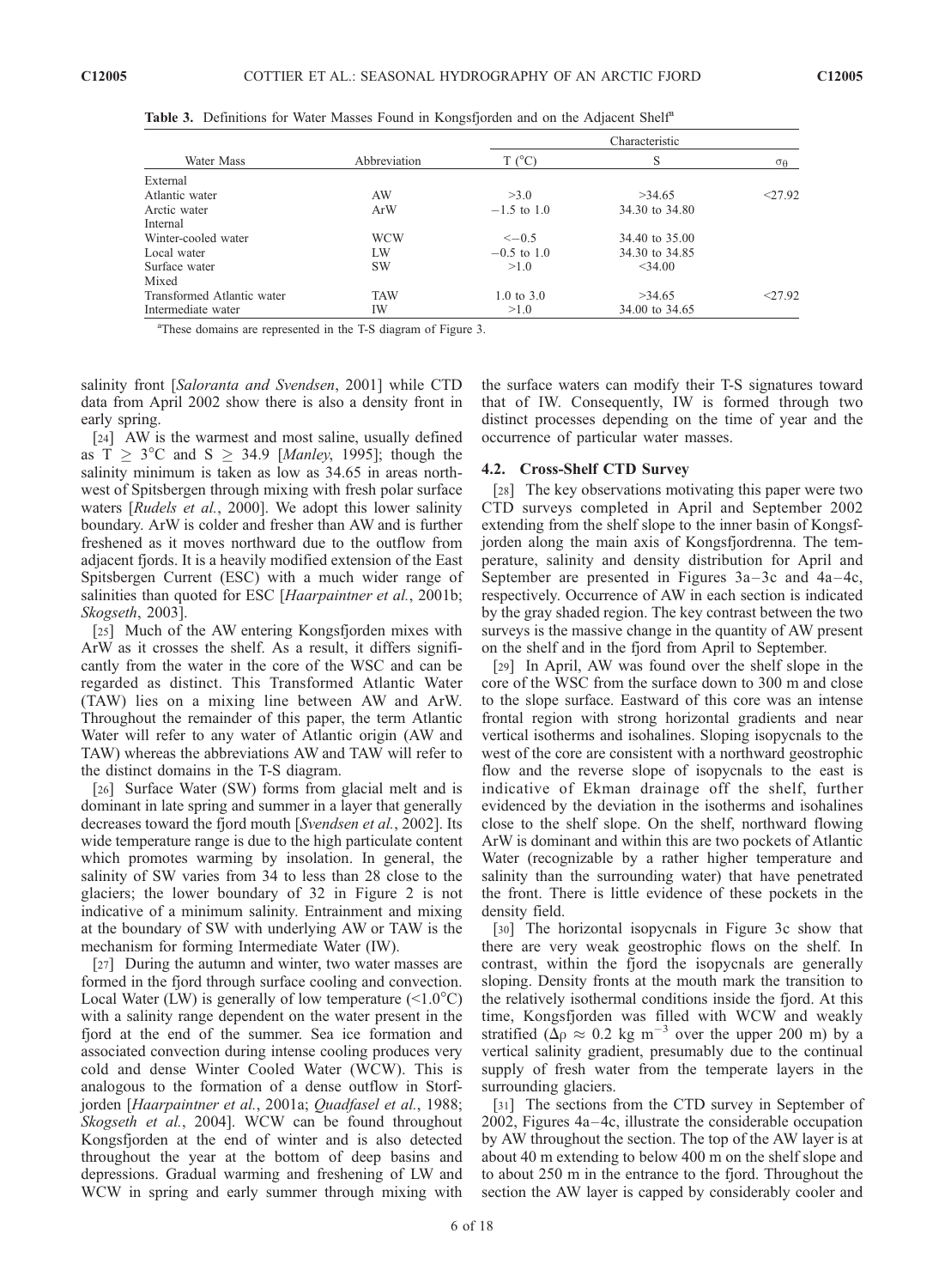

Figure 3. (a) Temperature, (b) salinity, and (c) density sections from April 2002. The survey is from the shelf slope along Kongsfjordrenna and into Kongsfjorden with the corresponding CTD stations marked as open circles in Figure 1b. The vertical dotted line marks the mouth of the fjord and the pale gray shaded area in each section indicates the extent of AW. Isolines are drawn at (Figure 3a)  $-1^{\circ}$ C to  $4^{\circ}$ C in  $1^{\circ}$ C steps, (Figure 3b) 34.65, 34.80 to 35.10 in 0.1 steps, and (Figure 3c) 27.7 to 27.9 in 0.1 steps. Thick isolines correspond to water mass boundaries; refer to Table 3.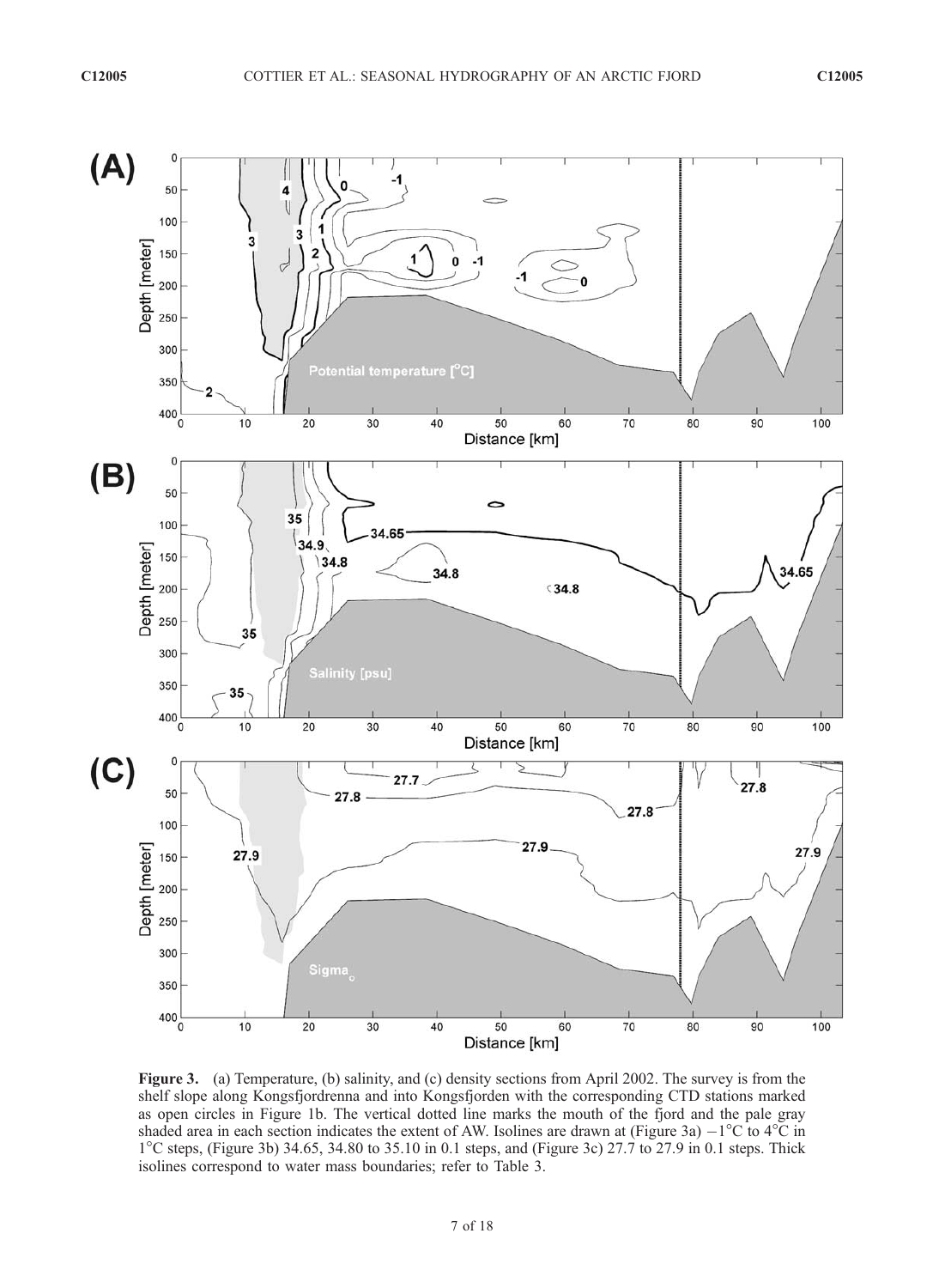

Figure 4. (a) Temperature, (b) salinity, and (c) density sections from September 2002. The survey is from the shelf slope along Kongsfjordrenna and into Kongsfjorden with the corresponding CTD stations marked as open squares in Figure 1b. The vertical dotted line marks the mouth of the fjord, and the pale gray shaded area in each figure indicates the extent of AW in the section. Isolines are drawn at (Figure 4a)  $2^{\circ}$ C to  $7^{\circ}$ C in  $1^{\circ}$ C steps, (Figure 4b) 34.00, 34.65, 34.80 to 35.10 in 0.1 steps, and (Figure 4c) 26.0 to 27.4 in 0.2 steps and 27.4 to 27.9 in 0.1 steps. Thick isolines correspond to water mass boundaries; refer to Table 3.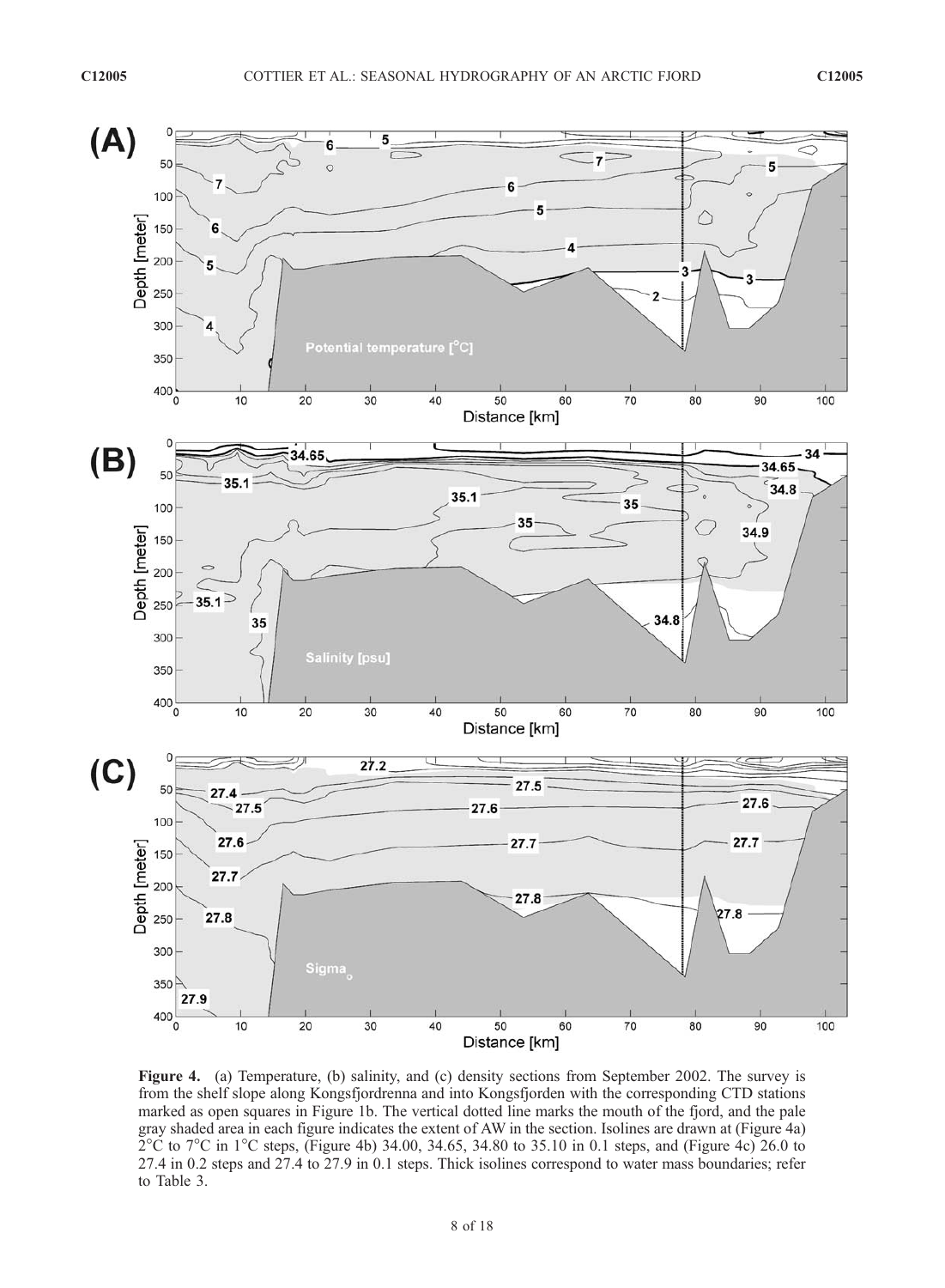

Figure 5. T-S distribution for three CTD profiles taken at the mooring location in April (thick gray line), June (dashed black line), and July (solid black line) 2002. Depth points for June (solid circles) and July (solid squares) are added.

fresher meltwater and in the fjord pockets of TAW are retained in depressions below the AW.

[32] In contrast to April and to previous observations of cross-shelf hydrography [Saloranta and Svendsen, 2001], there is no evidence of a salinity front at the shelf break and only very weak temperature and density fronts on the shelf slope. The inclination of the isopycnals at the shelf slope is much reduced indicating weaker northward geostrophic flow. On the shelf and in the fjord, isopycnals are horizontal and parallel though the vertical density gradients are very much greater than for April, typically  $\Delta \rho \approx 1.2$  kg m<sup>-3</sup> over the upper 200 m.

## 4.3. Mooring Hydrography

## 4.3.1. Residual Currents

[33] ADCP data show that currents are rather complex and variable in the vicinity of the mooring. Daily averaged residual currents were calculated after removing the dominant diurnal and semidiurnal constituents. Through both deployment periods the residual flow in water deeper than 100 m was directed between south and south-southwest with mean magnitudes of 3.7 and 3.0 cm  $s^{-1}$  for the two periods. In the deepest bins the Neumann's steadiness factor [Souza et al., 2001] was greater than 0.7, where a completely steady flow corresponds to a value of 1.0. This compares with values between 0.5 and 0.9 found for topographically steered slope currents [Souza et al., 2001]. This remarkably persistent flow is consistent with the mooring located in the northwest quadrant of a cyclonic gyre as reported by Svendsen and others [Svendsen et al., 2002] and also a steering effect by the adjacent spur.

[34] In water shallower than 80 m, steadiness was less than 0.2. Residual current directions at 60 m during the first deployment were distributed uniformly while those during the second deployment had a pronounced bimodal distribution with the modes separated by approximately  $180^\circ$ . The bimodal distribution implies both cyclonic and anticyclonic gyres occurring in the fjord mouth due to greater decoupling of the surface from deeper waters as freshwater discharge increases during the summer.

[35] These observations reinforce previous descriptions of flow in Kongsfjorden, particularly regarding the occurrence of basin-scale gyres [Ingvaldsen et al., 2001; Svendsen et al., 2002]. The transit time around the gyre of distance 15 km is about 3 – 4 days, consequently, the observations at the mooring must be interpreted with due regard for the inherent time lag due to advection and the potential for modification during the transit.

#### 4.3.2. CTD Data

[36] The CTD sections of April and September 2002 illustrate the considerable shift in the shelf and fjord hydrography. Stages in this shift are captured in the CTD profiles obtained at the mooring position in April, June and July 2002, the data from which are plotted on the T-S diagram in Figure 5. Depth indicators are added to aid description.

[37] In April the water is relatively homogeneous, weakly stratified and tightly constrained in the WCW domain close to the freezing point line. The CTD sections in Figure 3 reinforce the assumption that the entire fjord exists in a homogeneous state at this time. Data from 23 June show that there has been considerable modification and intrusion of water masses into the fjord mouth. Atlantic water is now present with TAW occupying the intermediate and deep water from 60 m to the bottom. Above this, concentrated at 50 m, are remnants of WCW and above 20 m is IW formed from WCW that has warmed and freshened through mixing.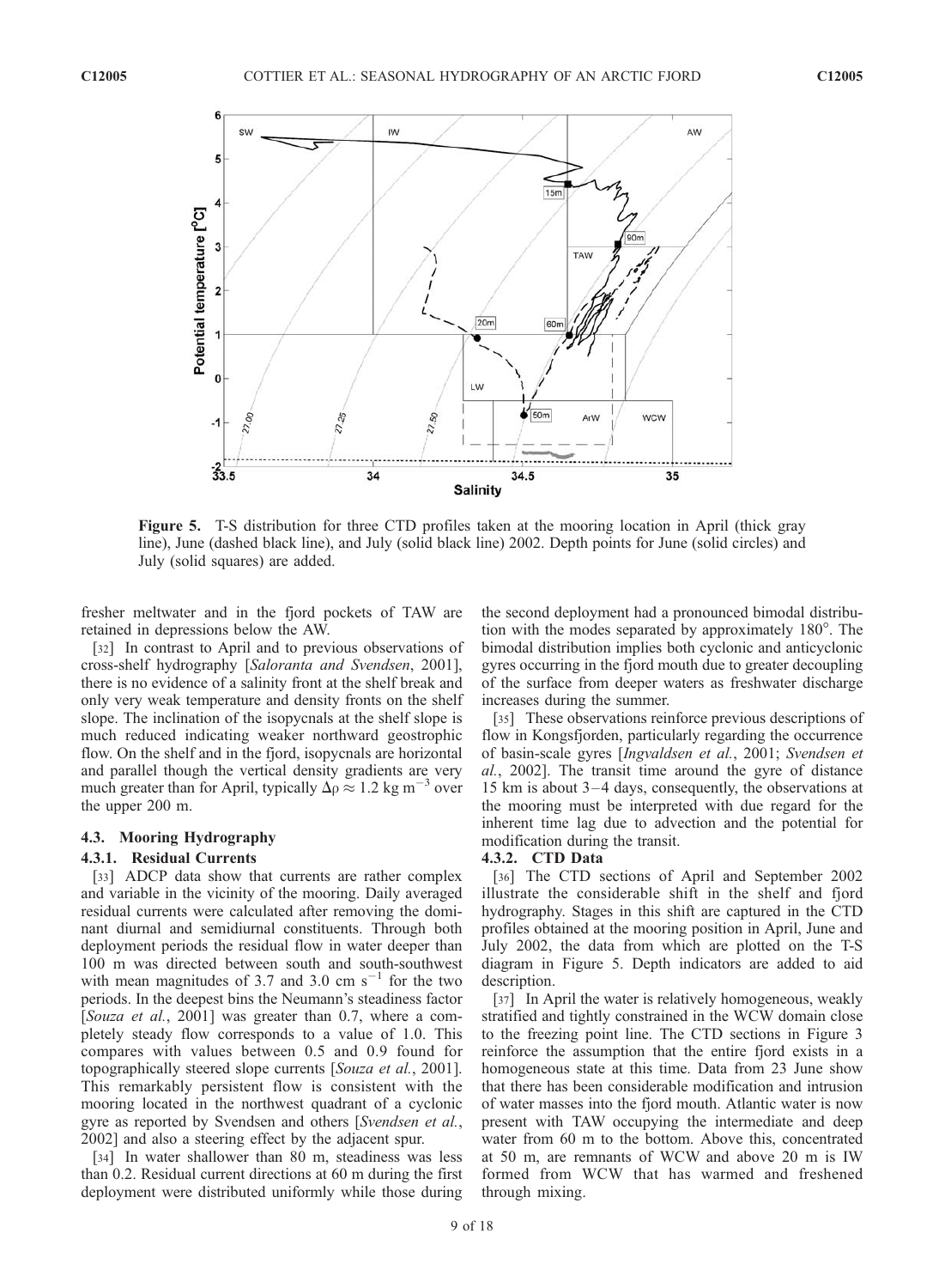

Figure 6. Time series of temperature, salinity, and density recorded by the upper microcat on the mooring in 40 m depth during 2002. The vertical dotted lines indicate the demarcation between periods of occupation by individual water masses, and the dashed line in the bottom panel marks the time and density of the first change in water mass.

[38] Data from 3 July illustrate the rapid and substantial hydrographic change that occurred in the intervening 11-day period. AW occupies the water column between 15 m and 90 m, replacing the highly modified WCW in the upper layers. A thin layer of SW lies above the AW, separated by a very strong halocline. The predominant water mass extending from the base of the AW layer toward the bed is TAW. Interleaved with the TAW and at the bottom are cold layers of relatively high salinity water reminiscent of modified WCW. It is reasonable to speculate that the source of the interleaved WCW is an outflow from inner parts of the fjord caused by inflow of AW at intermediate depths. Water with the appropriate T-S properties for modified WCW was identified in CTD data from station K3 in June (data not presented).

## 4.3.3. Time Series

[39] The CTD data show a clear shift from conditions where WCW dominated to one where AW dominated. It is also clear from Figure 5 that there was substantial intrusion of AW into Kongsfjorden in the period when the mooring was being serviced. Although the mooring did not capture the dynamics of this particular intrusion, it did record the change in the in the weeks either side. The T-S diagram in Figure 2 shows that temperature alone is far from adequate for interpreting the changing water masses. Consequently, the main sources of T-S data for monitoring change at the

mooring location were the two Seabird microcats located at depths of 40 and 205 m. These instruments were not pumped, so there was a tendency for the salinity record to become spiky, which was translated into to the density data. A simple median despiking routine was applied.

#### 4.3.3.1. Upper Microcat

[40] Time series of temperature, salinity and density for the upper microcat are shown in Figure 6. The gap in the data at the end of June marks the period when the mooring was serviced and vertical dotted lines indicate demarcation between different water masses. The data show a gradual warming and freshening of WCW through April and May with the density decreasing at a mean rate of  $3 \times 10^{-3}$  kg m<sup>-3</sup> d<sup>-1</sup> to 13 June. This slow modification is most likely through vertical mixing of warmer and fresher surface water.

[41] By 28 May there are times when T-S signature of the water corresponds that of ArW. The relatively rapid change in temperature suggests some limited exchange of WCW with ArW in the upper part of the water column. During June, the steady, long-term changes in temperature and salinity are punctuated by rapid deviations in both parameters. These are interpreted as pockets of ArW interleaving with the modified WCW indicating that the mooring position lay close to the front between the predominantly WCW in the fjord and the ArW on the shelf. The first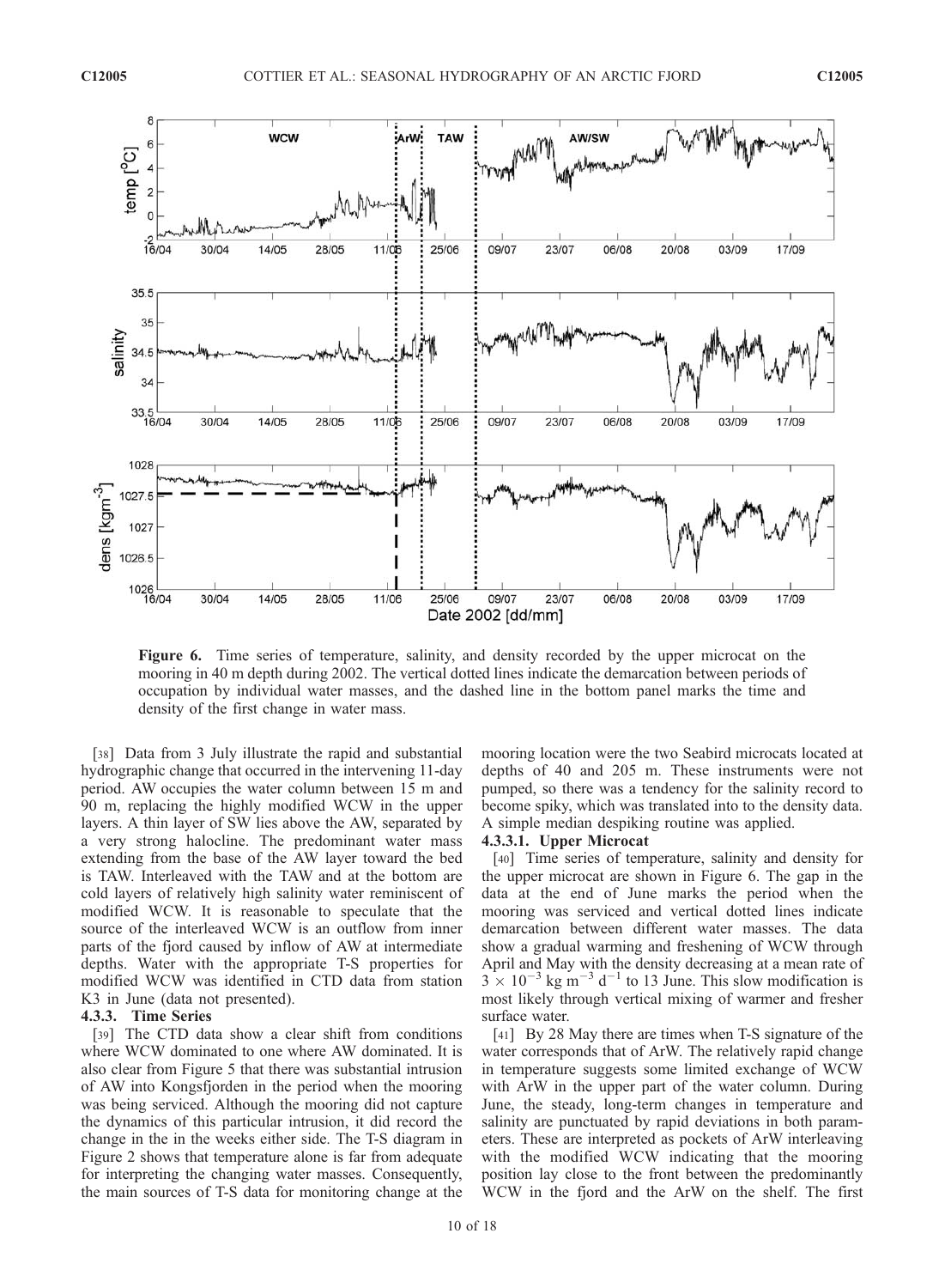

Figure 7. Time series of temperature, salinity, and density recorded by the lower microcat on the mooring in 205 m depth during 2002. The vertical dotted lines indicate the demarcation between periods of occupation by individual water masses, and the dashed line in the bottom panel marks the time and density of the first change in water mass.

significant changes in T-S properties occur on 13 June with a rapid decrease in temperature. This is interpreted as an exchange of water with ArW replacing the modified WCW. There is further change on 19 June with rapid increases in both temperature and salinity corresponding to occupation by TAW at 40 m.

[42] In the period when the mooring was being serviced there was a shift from TAW to AW with temperature increasing by  $5^{\circ}$ C and salinity by 0.2 with a concomitant decrease in density. AW then dominated the upper part of the water column until 18 August when the T-S characteristics oscillated between AW and SW with rapid and large salinity changes of about 1 salinity unit in 24 hours.

# 4.3.3.2. Lower Microcat

[43] The T and S data from the lower microcat is presented in Figure 7. Through April and May, there was a gradual increase in temperature and a decrease in salinity of the WCW. Similarly to the upper microcat the steady change was punctuated by small and brief deviations, again indicative of pockets of ArW within the WCW. The rate of decrease in density between 16 April and 7 June was 2  $\times$  $10^{-3}$  kg m<sup>-3</sup> d<sup>-1</sup>, slightly less than that measured at the upper microcat and consistent with classical behavior of fjordic deep water. The differing rates of density change measured at the microcats resulted in the stratification in June being three times that in April.

[44] From 7 June, both temperature and salinity begin to increase, progressing very rapidly after 15 June until the mooring was removed. This change is associated with a transition from WCW to predominantly ArW with occurrence of TAW at the end of the deployment. On redeployment the characteristics of the deep water were clearly those of ArW and persisted until 20 July when there was longterm occupation by TAW. At no time during the mooring deployment was AW present in the deep water.

[45] The steady changes observed at each microcat during the first deployment are indicative of diffuse mixing through the entire water column. There are two factors that may have facilitated this. First, there was no strong pycnocline to inhibit vertical mixing throughout April and May. Second, the residual currents flowing parallel to the steep-sided spur running out from the northern peninsular will generate some degree of boundary-like mixing of the bottom water in the area close to the mooring.

### 5. Discussion

[46] The principal observation from the hydrographic data presented above is the rapid and extensive intrusion of Atlantic Water across the shelf and into the fjord. Here we discuss the possible causes of the massive hydrographic shift and the mechanism that controls the cross-shelf exchange.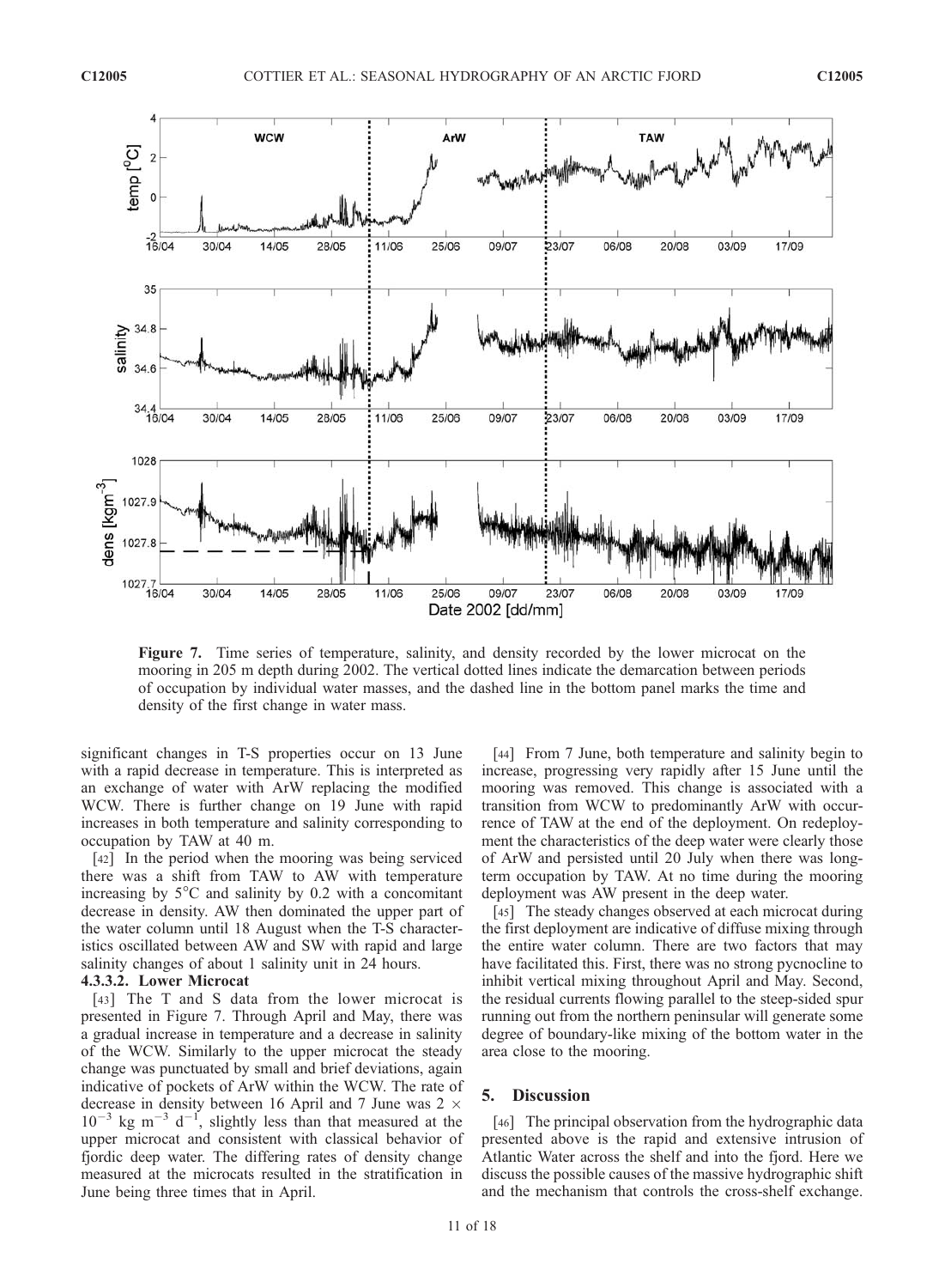The discussion also includes analysis of the extent of, and interannual variations in, the occupation by AW in Kongsfjorden.

[47] Ignoring the observed salinity changes entirely, a very simplistic argument for the cause of the large temperature change is that it is purely the result of solar heating of the surface waters and efficient vertical mixing. It is clear from Figure 5 that there was substantial net heat gain in the upper half of the water column. The vertically integrated heat content H, at the mooring position was calculated from the June and July CTD profiles using a reference temperature and salinity for WCW of  $-1.7^{\circ}$ C and 34.6, respectively. The difference between the two values,  $\Delta H$ , is the change in heat content during the 11 days between CTD casts.

[48] Over the full depth,  $\Delta H = 7.8 \times 10^8$  J m<sup>-2</sup>, necessitating a net surface heat flux during the 11 days of 820 W  $\mathrm{m}^{-2}$ , assuming this change was the result of surface fluxes alone. Monthly mean atmospheric heat fluxes at position  $79.5^{\circ}$ N,  $10.5^{\circ}$ E were calculated using estimates of heat flux between 1980 and 1998 taken from the Southampton Oceanography Centre climatological atlas [Josey et al., 1999]. The values for June and July are  $46.8$  W m<sup>-2</sup> and 66.8 W  $m^{-2}$ , respectively, giving a weighted mean over the 11-day period of  $52 \text{ W m}^{-2}$ , an order of magnitude less than the heating required. This confirms that the increase in heat content is due principally to advection of a warm water mass across the shelf and into the fjord.

## 5.1. Cross-Shelf Exchange Mechanism

[49] It is important to recall that AW is present on the shelf slope in the WSC year round and that the CTD section of April 2002, Figure 3, suggests that it tends to leak across the front and onto the shelf. Also, the mooring data show the substantial and relatively rapid change in water masses in the fjord at approximately midsummer with locally produced WCW being replaced by AW originating from the WSC. However, the critical aspect of these observations is that despite the seemingly continuous proximity of AW, it does not occupy the fjord until a particular combination of conditions on the shelf and at the fjord mouth is satisfied.

[50] An essential first step is to explain how the AW penetrates the front. It has been proposed, based on observations of the frontal structure across the WSS, that the front between AW and ArW is susceptible to barotropic instabilities [Saloranta and Svendsen, 2001]. These instabilities in the front then break away to create pulses of AW that propagate onto the shelf. Support for this mechanism comes from both observations of the WSC and output from BOM.

[51] The WSC is topographically steered along the shelf slope following isobaths. Vessel-mounted ADCP sections in the shelf area have demonstrated the unidirectional property of the currents and also lateral shear in the flow [Knutsen, 2003]. The barotropic nature of the WSC [Fahrbach et al., 2001] makes it responsive to surface winds which if blowing to the north or south will tend to move water by Ekman transport up or down the slope. Applying the conservation of potential vorticity, any deviation of the current that changes the f/H ratio, where f is the Coriolis parameter and H is the depth of the water column, will be restored.

[52] Northerly winds will drive the WSC westward into deeper water, causing a rapid change in H, with the response of the current being to move eastward to maintain a constant f/H. This will create undulations along the front which, enhanced by the horizontal velocity shear, will generate barotropic instabilities. This conceptual scheme is consistent with observations [Saloranta and Svendsen, 2001] and results from BOM (not included) that show the development of barotropic instabilities which propagate onto the shelf at times of northerly winds. Once on the shelf the pockets of Atlantic Water are topographically steered eastward along Kongsfjordrenna toward the fjord.

[53] Given that the essential requirements for the generation of the pockets of Atlantic Water are a front, sloping bathymetry and northerly winds, it is reasonable to assume that frontal instabilities will be formed year round. However, the microcat data show that Atlantic Water did not penetrate into Kongsfjorden until mid-June. The implication is that pockets of Atlantic Water residing on the shelf prior to the summer intrusion are prevented from entering the fjord by an additional control mechanism.

[54] In classic, narrow (i.e., nonrotating) fjords with a sill at the mouth acting as a partial barrier between coastal water and fjord water, exchange is usually determined by the hydraulic control of the system [Stigebrandt, 1980, 1981]. An alternate control mechanism for fjords without constrictions or sills may be geostrophic circulation of the adjacent coastal water [Klinck et al., 1981]. The geostrophic current elevates or depresses the isopycnals at the fjord mouth thereby setting up pressure gradients within the fjord initiating circulation and exchange. A deep, relatively unrestricted connection between the shelf and the mouth of Kongsfjorden make it a suitable location for geostrophic control and this has been suggested in a previous review of Kongsfjorden hydrography [Svendsen et al., 2002].

[55] Supporting evidence that geostrophic control is a potential mechanism restricting shelf-fjord exchange in this location comes from BOM data. Output from a 30-day model run was initialized with data from the end of May and shows pulses of Atlantic Water propagating across the shelf and following the southern boundary of Kongsfjordrenna as full-depth, topographically steered features. In the absence of any control mechanism, they would continue to follow the isobaths and enter the fjord. However, in each instance, these pulses did not penetrate the fjord but recurved away from the mouth along the north side of Kongsfjordrenna.

[56] A snapshot from the model is presented in Figure 8 and shows a pulse of Atlantic Water approaching the common mouth at a depth of 200 m. Figure 8 is a subsection of the full model domain with the east-west running Kongsfjordrenna is to the left and the arms of Kongsfjorden and Krossfjorden to the right of the figure. The pulse is the pale shaded patch on the southern flank of Kongsfjordrenna having a characteristic sigma theta value of 27.95 (this value is slightly higher than defined as the boundary for AW in this paper but remains consistent with other definitions [Rudels et al., 2000]). Current vectors show the flow is closely aligned with the 200-m isobath along both the southern and northern flanks. At the common mouth where the flow turns north there is a significant lateral density gradient exerting the geostrophic control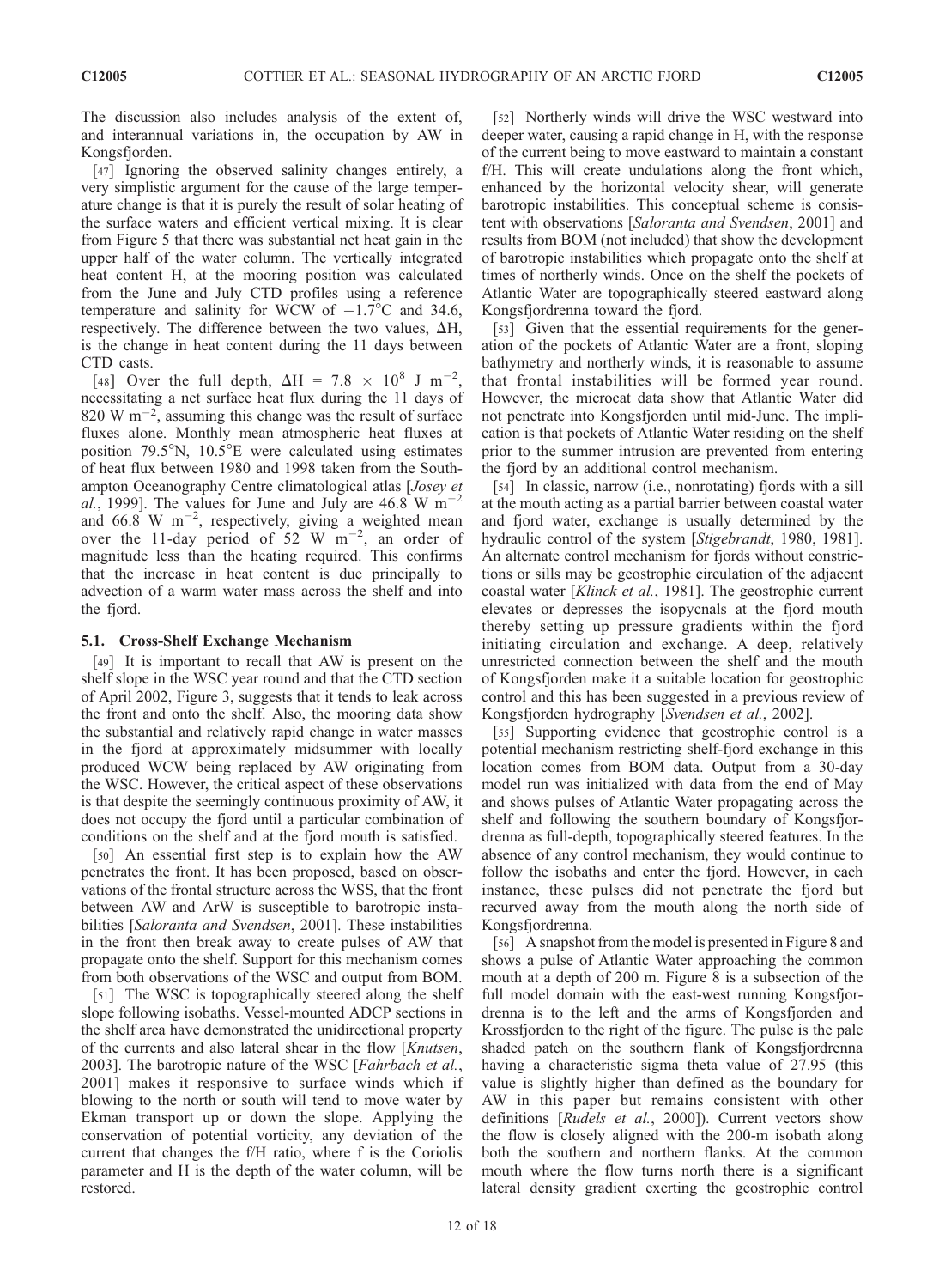

Figure 8. Output from a subsection of the Bergen Ocean Model for 24 June 2002 at a depth of 200 m showing the density field and current vectors. The white areas are locations in the domain that are shallower than 200 m. The coast is marked as the pale shaded region, and the mooring position is marked as the white circle.

preventing intrusion into the fjord. The region of geostrophic control does not extend across the shelf but rather is limited to the vicinity of the common mouth.

[57] To enable the pulses of Atlantic Water to enter Kongsfjorden requires that the local pressure gradient at the mouth be changed which will alter the geostrophic balance between the shelf and the fjord. The change in vertical density structure in the fjord mouth is illustrated in the bottom panels of Figures 6 and 7 which show the density recorded at the upper and lower microcats, respectively. Two principal features of the long-term changes in density during the first deployment period are: (1) a gradual decrease in density at both depths and (2) a threefold increase in the vertical density gradient.

[58] The time, and corresponding densities, marking rapid changes in temperature and salinity (indicating water mass exchange) are annotated in Figures 6 and 7 by dashed lines. We note that the upper microcat reaches a minimum sigma theta value of approximately 27.55 (13 June) and the lower microcat reaches a minimum of about 27.80 (7 June). Referring back to Figure 5, these minima in sigma theta represent typical values of AW  $(27.50-27.70)$  and TAW  $(27.70 - 27.90)$ , respectively. The consequence of the gradual decrease in density is that ultimately there is density matching across the mouth and the lateral density gradients that support geostrophic control are diminished. When the fjord water has densities appropriately matched to those of the Atlantic Water in Kongsfjordrenna, geostrophic control is reduced and intrusions are admitted into the fjord.

[59] Further insight is gained by interpreting the hydrographic changes with reference to the prevailing meteorological conditions. Figure 9 shows a subsample of the salinity record at the lower microcat and the wind vectors in the fjord from 1 June until the mooring was recovered. The density increase in the deep water beginning on 7 June resulted from an increase in salinity. The rate of increase was approximately 0.015  $d^{-1}$  initially, increasing to more than  $0.05$  d<sup>-1</sup> from 17 June onward. Figure 7 indicates that temperature also increased rapidly after the 17 June at a rate of nearly  $0.5^{\circ}$ C d<sup>-1</sup>. These T-S changes are associated with the intrusion of ArW and then TAW. The timing of these intrusions with respect to the wind conditions is significant. Wind directions in Kongsfjorden are primarily axial and from 13 June until 22 June wind in Kongsfjorden was mostly up fjord with a mean speed of 6 m  $s^-$ 1 .

[60] The observations and analysis imply that the onset of Atlantic Water intrusion into Kongsfjorden in mid-June is linked to the coincidence of prevailing hydrographic and meteorological conditions. In summary, the conditions necessary for Atlantic Water to intrude into the Kongsfjorden-Krossfjorden system are (1) a change in the density structure of the post-winter fjord water to reduce the horizontal density gradient at the fjord mouth, (2) northerly winds to initiate cross-front exchange on the shelf, (3) propagation of Atlantic water toward the common mouth and (4) up-fjord wind to induce pycnocline readjustment leading to matching of isopycnals surfaces and breakdown of geostrophic control. Given these conditions, Atlantic Water, first TAW and then AW, will rapidly intrude into the outer basin of Kongsfjorden.

#### 5.2. Distribution of AW in Kongsfjorden

[61] The CTD data in Figure 5 show clearly that by early July 2002, there had been substantial occupation by AW in the outer part of Kongsfjorden. To investigate the extent and timing of AW occupation in the inner parts of the fjord, we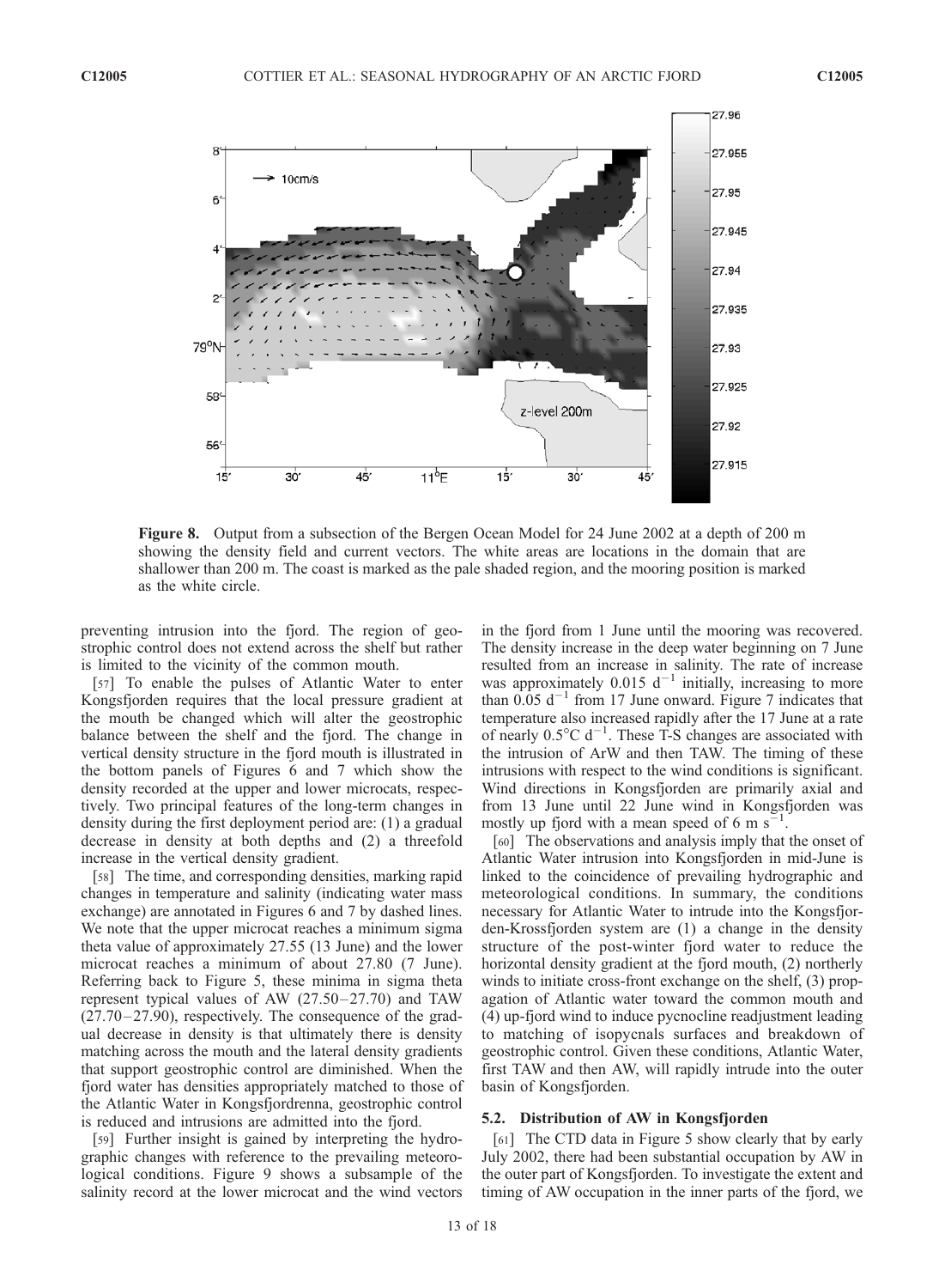

Figure 9. (top) Time series of salinity recorded by the lower microcat at 205 m from 1 June 2002 to 23 June 2002. (bottom) Wind vectors measured at Ny Alesund station.

compared CTD profiles obtained in August and September of 2003 at stations K1 and K3. The data from these four profiles are plotted on the T-S diagram in Figure 10.

[62] In August 2003 there was a clear distinction between the properties of the water column at K1 and K3. The important parameters of these profiles regarding the distribution of water masses have been quantified and are summarized in Table 4. Of particular note are the difference in the thickness of the AW layer at each station and the change in thickness of the SW layer, which conforms to a

wedge shape, becoming progressively thicker toward the head of the fjord.

[63] In the intervening period between CTD profiles in August and September, AW penetrated farther into the fjord. By September, the AW occupied a 45-m-thick layer at K3 with the core at 69 m depth. There was also greater occupation of AW at K1 with the layer thickness increasing from 44 m to 72 m. The core of the AW was elevated by approximately 20 m at both stations between August and September.



Figure 10. Data from CTD profiles obtained during 2003 in August (thin lines) and September (thick lines) from stations K1 (solid lines) and K3 (dashed lines) plotted on a T-S diagram.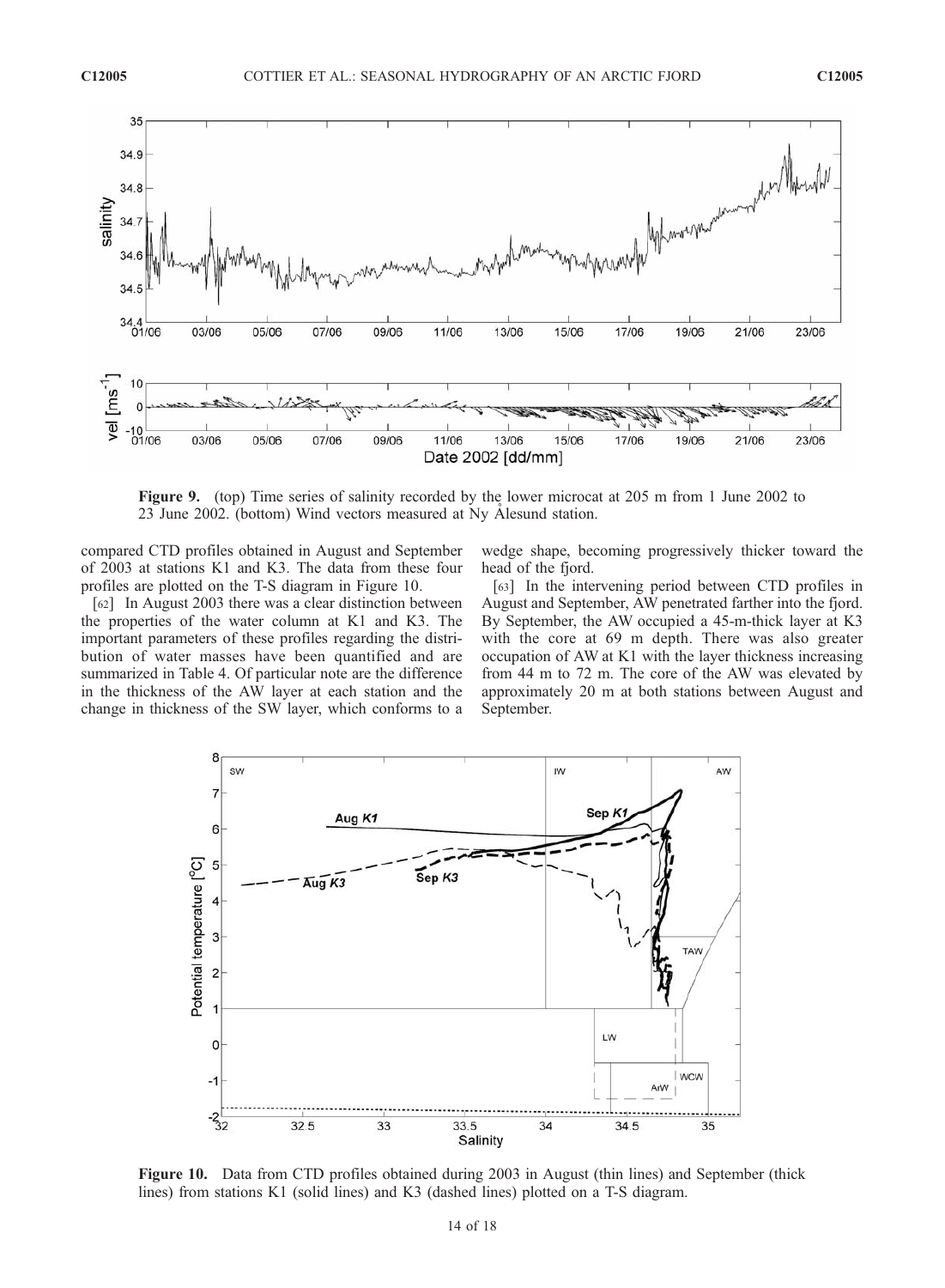|           |         |                                         | AW (S > 34.65 T > $3^{\circ}$ C) |                    |                          |  |
|-----------|---------|-----------------------------------------|----------------------------------|--------------------|--------------------------|--|
| Month     | Station | SW ( $S < 34.00$ ) $Z_{\text{max}}$ , m | $Z_{\text{range}}$ , m           | $Z_{\rm core}$ , m | $AW_{Zcore} - SW_{Zmax}$ |  |
| August    | Кl      |                                         | $59 - 103$                       | 61                 | 40                       |  |
|           | K3      | 34                                      | $89 - 92$                        | 90                 | 56                       |  |
| September | Κ1      |                                         | $38 - 110$                       | -42                | 20                       |  |
|           |         | 34                                      | $60 - 105$                       | 69                 | 35                       |  |

Table 4. Summary of the Important Hydrographic Parameters Extracted From the CTD Profiles Obtained in August and September 2003 From Stations K1 and K3<sup>a</sup>

 ${}^aZ_{\text{max}}$  refers to the maximum observed depth for a water mass,  $Z_{\text{range}}$  indicates the depth range at which the water mass is present, and Z<sub>core</sub> is the depth at which the water mass has the most distinct T and S signature.

[64] Another significant contrast between stations K1 and K3 is in the parameter  $AW_{Zcore} - SW_{Zmax}$ , the distance from the bottom of the SW layer to the AW core. In September the transition from SW to AW occurs over 20 m at K1 creating a rather strong halocline, whereas at K3 the transition occurs over 35 m and with a weaker halocline and a reduced T-S maximum for the AW core; refer to Figure 10. Conceptually, the AW intrudes into the fjord beneath the SW flowing out of the fjord. Enhanced mixing between the two water masses through shear at their interface will tend to lead to a weaker halocline as the penetration of AW extends into the fjord toward K3. Although we cannot determine any timescales for the development of AW occupation in Kongsfjorden, it is clear that there is progressive occupation of the fjord by AW during the summer months.

[65] It is interesting to note that the thickness of the SW layer at each station was exactly the same between August and September. This similarity is probably fortuitous rather than any indication of a steady state condition given that the freshwater input and distribution was not constant in time. This dynamic nature of the SW layer is seen in Figure 6 where the salinity record of the upper microcat shows rapid oscillations during August and September. Figure 11 is a north-south salinity section across the common mouth and close to the mooring from 28 September 2002 and shows that the microcat at 40 m is sited in the middle of the halocline separating the SW from AW. At that depth horizontal salinity gradients are rather weak (O  $10^{-5}$  m<sup>-1</sup> 1 ) requiring a horizontal velocity of about 1 m  $\sin^{-1}$  to produce the observed rate of salinity change. Current speeds measured by the ADCP peak at 25 cm  $s^{-1}$  thereby ruling out horizontal advection as a likely cause. Further, vertical mixing is an unlikely cause for the rapid salinity oscillations based on a simple linear mixing model and dimensional arguments requiring a very large vertical diffusivity  $K_Z$  of order  $10^{-2}$  m<sup>2</sup> s<sup>-1</sup>.

[66] A more likely explanation for the observed rapid changes in salinity is through a vertical displacement of the halocline in response to wind forcing. Previous studies have shown that down-fjord winds can induce changes in the vertical salinity distribution in Kongsfjorden [Ingvaldsen et al., 2001]. Under these conditions, Ekman transport toward the north side and consequent downwelling causes accumulation of low salinity water and a deepening of the halocline. This response is also consistent with results from a two-layer model of a wide fjord where the response to longitudinal wind is simultaneous upwelling and downwelling [Cushman-Roisin et al., 1994].

[67] To investigate this further, the rate of change of salinity recorded at the upper microcat was correlated with

the down-fjord component of velocity in the period 14 August to 20 September. A maximum correlation of  $r =$ 0.4 at 98% significance level was found with the salinity change lagging the wind by 3 days. This is indicative that the rapid changes in salinity observed in the upper water column are most likely caused by adjustment of the halocline in response to down-fjord winds.

[68] One final observation of the 2003 summer CTD profiles is that the deep water at K1 is colder in September than in August with T-S characteristics of matching those of deep water at K3 in August. This observation suggests a three-layer flow in Kongsfjorden during times of AW penetration. As the AW flows into the fjord at mid-depth, mass balance is maintained by enhanced SW flowing out of the fjord and flow of deep water (mainly TAW) from the



Figure 11. Salinity section collected in September 2002 along a north-to-south line across the common mouth of Kongsfjorden-Krossfjorden and close to the mooring location. The stations for this section are indicated in Figure 1b. The positions of the microcats are indicated in the figure by asterisks, and the pale gray shaded region is the boundary of AW occupation. Isohalines are drawn at 34.00, 34.65, and 34.8 to 35.0 in 0.1 steps, and heavy isohalines correspond to boundaries between water masses.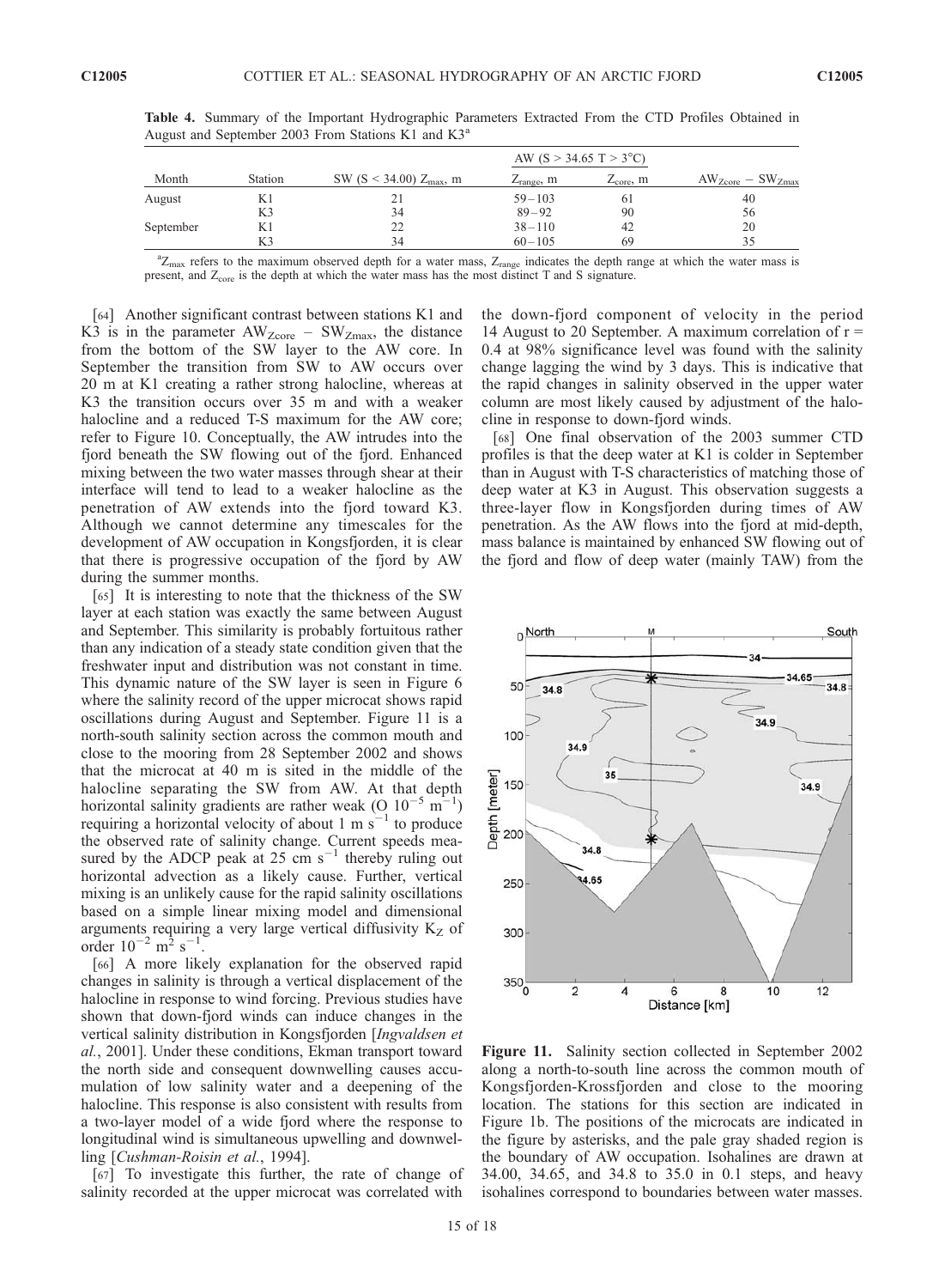

Figure 12. Data from CTD profiles obtained at station K1 in September from four consecutive years, 2000 –2003. September 2000 (thick dashed line), 2001 (thin dashed line), 2002 (thin solid line), and 2003 (thick solid line). Depth indicators are marked at 25 m (open square), 100 m (open circle), and 200 m (cross).

inner basins toward the fjord mouth. Additional evidence for three-layer flow is found in the lower microcat record of Figure 7. From late August there are instances of rapid cooling accompanied by a decrease in salinity such that for short periods the water is more like LW in signature. This is interpreted as leakage of deep water from the inner fjord with a T-S character similar to that of LW.

## 5.3. Interannual Variations

[69] Svendsen and others [Svendsen et al., 2002] gave the first indication of interannual variation in Kongsfjorden and shelf region by identifying the occurrence of Atlantic Water in the fjord each summer between 1996 and 2000. From these, they concluded that there was significant variability in the degree to which Atlantic Water occupied the fjord. Here we use CTD profiles taken at station K1 each September from 2000–2003 to derive quantitative evidence that there are strong inter-annual variations in the occurrence of Atlantic Water. These data are plotted in Figure 12, and the important parameters are summarized in Table 5.

[70] Perhaps the most remarkable aspect of this data is the similarity between two pairs of years (2000/2001 and 2002/ 2003) despite the substantial dynamic variability of the fjord on short timescales. Similarity is seen in both the actual water masses that are present and in their vertical distribution. In 2000 and 2001, there was complete absence of AW while TAW was restricted to depths greater than 100 m. Significantly, in these two years, the bottom of the SW layer is relatively deep at almost 50 m. The hydrography in these years could be described as being weakly Atlantic. Data from 2002 and 2003 show quite different characteristics with AW occupying most of the mid-water layer up to a depth of about 30 m. Above the AW is IW capped by a relatively thin layer  $(\sim 20 \text{ m})$  of SW. The hydrography in these two years is more strongly Atlantic and a simple calculation shows that the mean vertically integrated heat content over the upper 180 m is 35% greater in the years 2002/2003 compared to 2000/2001.

[71] Further evidence for weak occupation by Atlantic Water in 2000, and also in 1999, is derived from undulating CTD surveys of Kongsfjorden in July 1999 and 2000

Table 5. Summary of the Important Hydrographic Parameters Extracted From the CTD Profiles Obtained at Station K1 in September  $2000 - 2003$ <sup>a</sup>

|      |              |                                 |                                                 | Atlantic Water    |                            |
|------|--------------|---------------------------------|-------------------------------------------------|-------------------|----------------------------|
| Year | CTD Depth, m | $Z_{\text{max}}$ SW (S < 34.00) | Atlantic Water ( $S > 34.65$ ) Z <sub>min</sub> | $\circ$<br>I max, | $\mathcal{D}_{\text{max}}$ |
| 2000 | 180          |                                 | 104                                             | 2.83              | 34.73                      |
| 2001 | 344          | 44                              | 120                                             | 2.61              | 34.78                      |
| 2002 | 333          | <b>Q</b>                        | 30                                              | 6.88              | 35.03                      |
| 2003 | 273          |                                 | 38                                              | 7.09              | 34.83                      |

 ${}^{\text{a}}Z_{\text{max}}$  and  $Z_{\text{min}}$  refer to maximum and minimum depth that a water mass occupies,  $T_{\text{max}}$  and  $S_{\text{max}}$  are the maximum temperatures and salinities recorded in the profile – indicative of the 'quality' of Atlantic Water.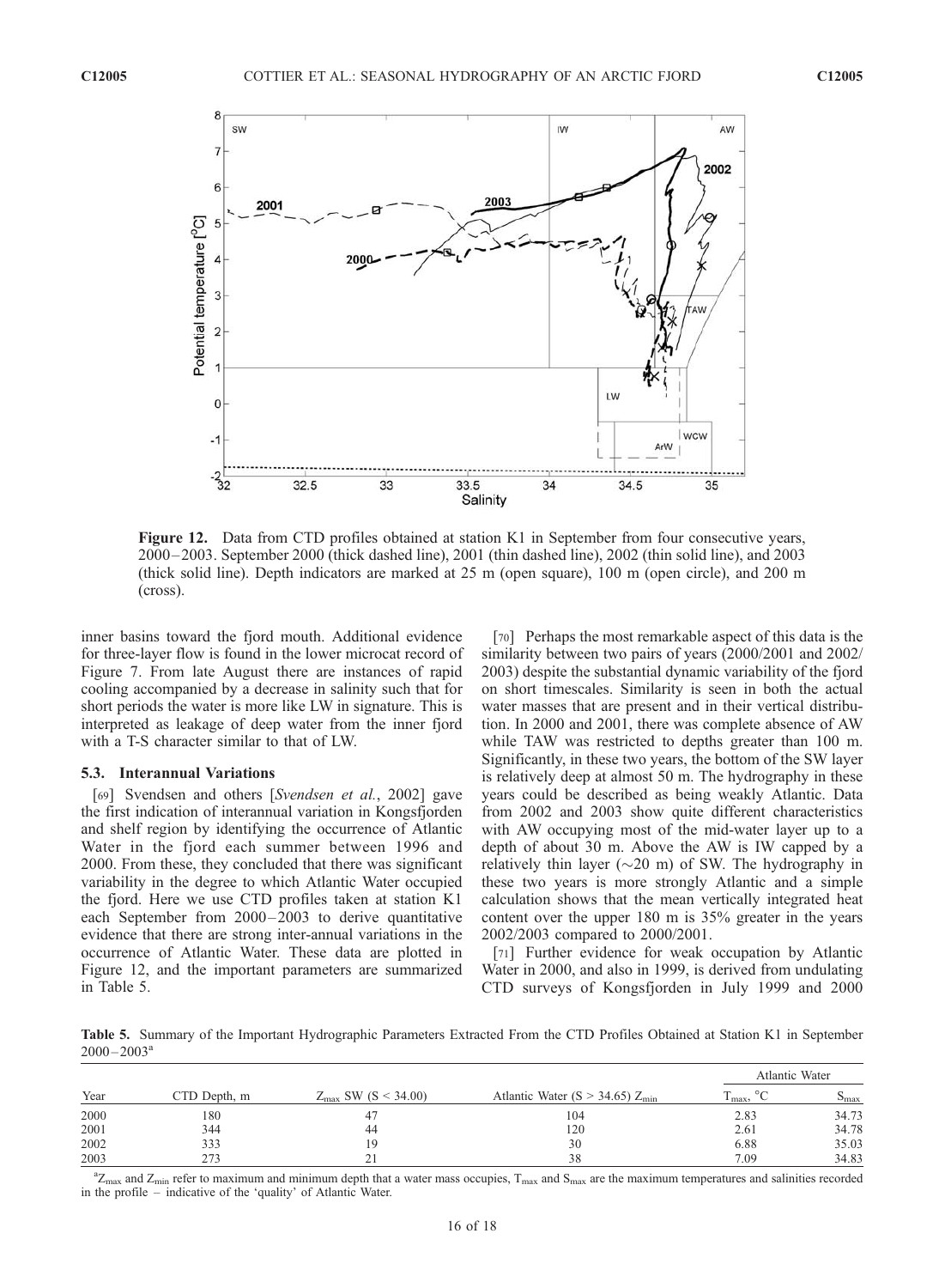[Svendsen et al., 2002, Figure 16]. In 1999, at depths greater than 100 m, they found the fjord to be fully occupied by TAW, contrasting with July 2000 when there was only patchy occupation of the deep water by TAW. AW was not observed in the fjord during either of these CTD surveys. Our data have shown that Kongsfjorden has a tendency to flip rapidly from an Arctic state (dominated by modified WCW and ArW) to an Atlantic state (dominated by TAW and AW) in June and July. Therefore it is unlikely that the patchy occupation by TAW observed in July 2000 would have been maintained throughout the summer. This assertion of substantial and rapid change in hydrography occurring during the summer months is substantiated by the CTD profile from September 2000 in Figure 12. At station K1 in September 2000, TAW occupied deep water below 100 m with a total absence of AW. This vertical distribution of water masses is similar to that reported by Svendsen and others [Svendsen et] al., 2002] for July 1999 implying that both years experienced weak occupation by Atlantic Water in the form of TAW. Further, this interpretation of a weakly Atlantic situation in 1999 and 2000 is supported by extensive CTD surveys of the shelf in 1999 and 2000 [Saloranta and Svendsen, 2001]. They reported patchy remnants of Atlantic water on the shelf rather than extensive occupation by AW observed in Figure 4 for September 2002.

[72] The data presented in Figure 12 suggest that by September, the hydrography reaches some sort of quasi steady state in a mode that is either weakly or strongly dominated by Atlantic Water; TAW or AW dominant. While there may be other hydrographic modes that are established in Kongsfjorden, the concept of ''warm'' or ''cold'' years related to interannual variation in the influence of Atlantic Water has been observed at a regional scale in the Barents Sea [Furevik, 2001] and at a local scale with reference to changes in the marine ecosystems structure in Svalbard fjords [Weslawski and Adamski, 1987].

[73] In speculating on what factors may determine whether a "warm" or "cold" year is attained, it is worth considering parameters that are internal or external to the fjord. Internal parameters include the wind vector, volume of freshwater run-off and volume of sea ice formation. Owing to the strong pycnocline and de-coupling of the surface waters, it is unlikely that fjord winds alone will influence the hydrography significantly. From Table 5, there does appear to be some simple correlation between the freshwater volume (SW layer depth) and a system that is weakly Atlantic. The volume of freshwater and its distribution across the fjord may be related to the meteorological conditions experienced in a particular year.

[74] A potential determinant of the hydrographic mode is the T-S properties of the fjord in spring, which is linked to the formation of sea ice during the preceding winter. During a particularly heavy sea ice year there will be a greater volume of WCW produced, which then may act as a buffer to the intrusion of Atlantic water. Further, given the relatively massive heat content of AW, the amount of sea ice formed during winter may itself be determined as much by the occupation of the fjord by AW as by the magnitude of the heat fluxes at the surface. In this sense, the fjord would experience some form of self-regulation based on annual preconditioning. At this stage, the influence of sea ice formation on Atlantic Water occupation remains speculative.

[75] Clearly, the most likely factors external to the fjord that may determine its hydrographic mode include the flux of AW in the WSC and the shelf wind field. Although the northward transport of AW has been shown to vary [Fahrbach et al., 2001; Saloranta and Haugan, 2001; Schauer et al., 2004] the variation may be insignificant in terms of the conditions experienced in Kongsfjorden. Perhaps the most likely external factor, as suggested by output from BOM for this region, are the wind vectors during the summer months creating instabilities at the shelf front. Since this ultimately provides the source of AW to the fjord, it would be useful to compare the relative influence of these internal and external factors.

# 6. Conclusions

[76] A suite of data from CTD stations and moored instruments collected in the shelf area of northwest Spitsbergen over a period of four years has been presented. The principal observation described in this paper is the massive and rapid shift in the hydrography of Kongsfjorden and on the adjacent shelf during summer 2002. The observed shift is from cold and rather saline conditions in April to warm and saline conditions in September through extensive occupation of the shelf and fjord waters by Atlantic Water. The source of Atlantic Water is the WSC running northward to the Arctic.

[77] Results from a model of the fjord and shelf system have shown that north winds induce frontal instabilities leading to pockets of Atlantic Water leaking onto the shelf. Early in the year, lateral density gradients at the mouth of the fjord exert a geostrophic control on the circulation of these pockets restricting their intrusion into the fjord. By mid-summer, modification through vertical mixing has restructured the density field at the mouth such that Atlantic Water is able to enter the fjord. At this time, further intrusion of Atlantic Water leads to the observed shift in hydrography and an increase in the heat content of the fjord and shelf waters.

[78] Our observations have confirmed the assumptions of earlier work [Svendsen et al., 2002] that geostrophic control is an important mechanism in Spitsbergen fjords. More significantly, we propose that this control mechanism for shelf-fjord exchange may be common to many of the fjords connected to the Spitsbergen and Norwegian shelves. Given the appropriate combination of wind forcing, topographic steering and density structure, there may be significant cross-shelf exchange occurring along these western margins.

[79] The most far-reaching aspect of this work is probably the interaction of topographically steered currents with wind forcing to initiate frontal instabilities and exchange. Recent work on the latitudinal cooling of the WSC [Saloranta and Haugan, 2004] has concluded that lateral exchange with colder adjacent waters is necessary to account for the observed changes in subsurface heat content of the WSC. Assuming that the cross-shelf exchange mechanism that we have described in this paper acts along much of the WSS, it may prove to be an important process in modifying the heat transport to the Arctic Ocean. The integrated effect of exchange along the entire shelf area on northward heat transport needs to be quantified.